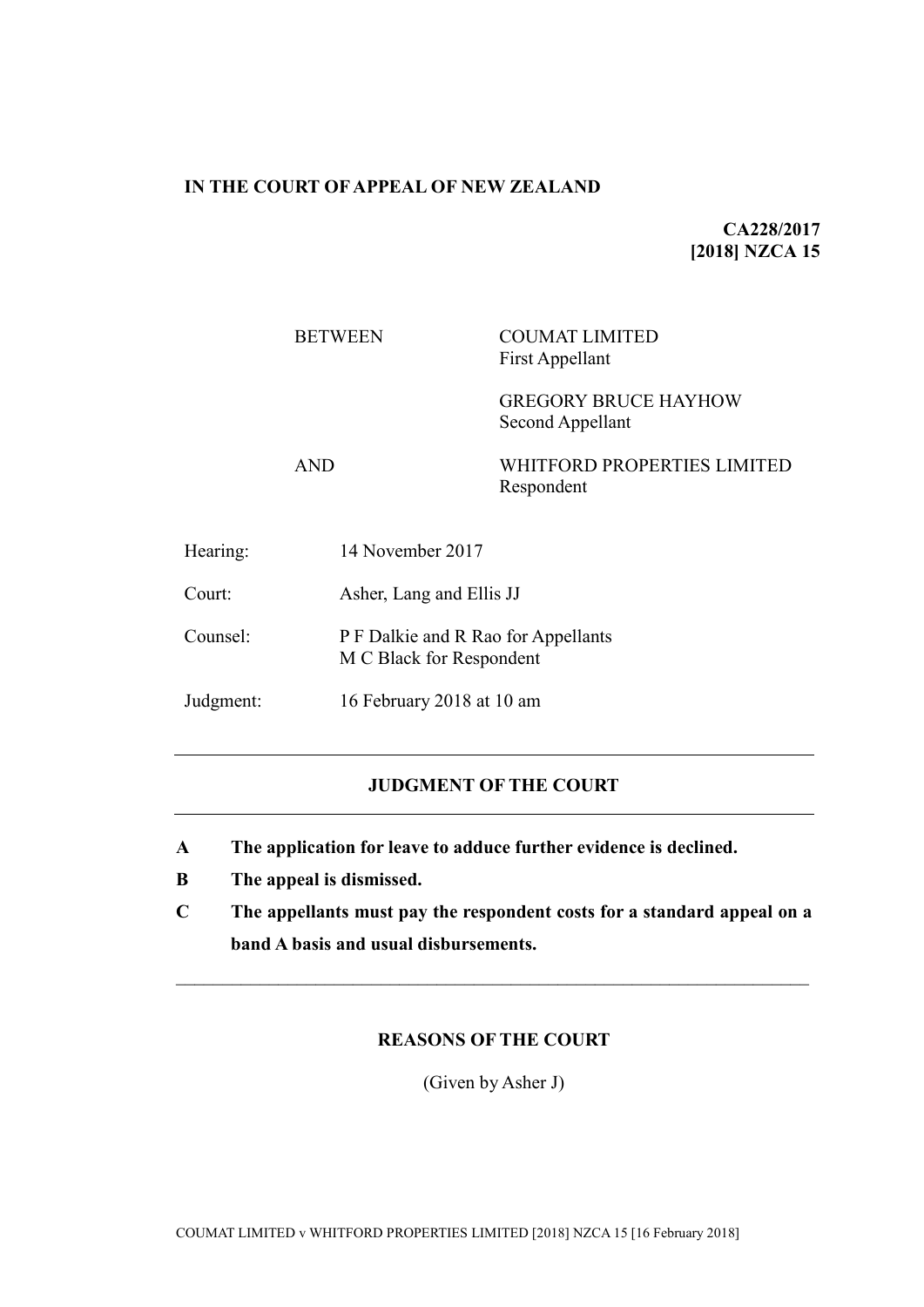#### **Table of Contents**

**Para No**

| <b>Introduction</b>                                      | $[1]$              |
|----------------------------------------------------------|--------------------|
| Facts                                                    | [2]                |
| The High Court judgment and the issues arising           | [18]               |
| Mr Bruce's duties in relation to the mortgage            | $\lceil 25 \rceil$ |
| Was there a breach of trust?                             | $\lceil 36 \rceil$ |
| The Initial Tender deposit                               | $[37]$             |
| Steps taken by Mr Hayhow                                 | $[46]$             |
| The \$1,310,054                                          | $\lceil 53 \rceil$ |
| Unjust enrichment                                        | $\lceil 54 \rceil$ |
| Conclusion on Mr Bruce's duties                          | $[57]$             |
| Liability of Mr Hayhow and Coumat for knowing receipt or |                    |
| dishonest assistance                                     | $\left[59\right]$  |
| <b>Conclusion</b>                                        | [65]               |
| <b>Result</b>                                            | [67]               |

#### **Introduction**

<span id="page-1-0"></span>[1] This appeal concerns a vendor mortgagee's equitable and statutory duties on a mortgagee sale. In particular, it concerns the duty of a mortgagee to account for a forfeit deposit to the mortgagor, and to account to the mortgagor for any surplus remaining after the amount owing under the mortgage has been repaid.

### **Facts**

<span id="page-1-1"></span>[2] The relevant history of the sale begins with the incorporation of the respondent, Whitford Properties Ltd (in liq) (Whitford) on 26 March 2002. Whitford was incorporated by Robert Bruce and Wayne Allen. They were shareholders together with Mr Allen's wife. Shortly afterwards, Whitford acquired a block of land in South Auckland in two titles totalling approximately eight and a half hectares (the Whitford Land). It was then zoned rural but if certain consents could be obtained it could be subdivided for residential purposes. Being close to Auckland it had considerable potential value. The history of the steps taken to get the subdivision underway is complex and does not need to be recited. Of relevance is that on 6 July 2005 a mortgage was registered over the Whitford Land to secure borrowings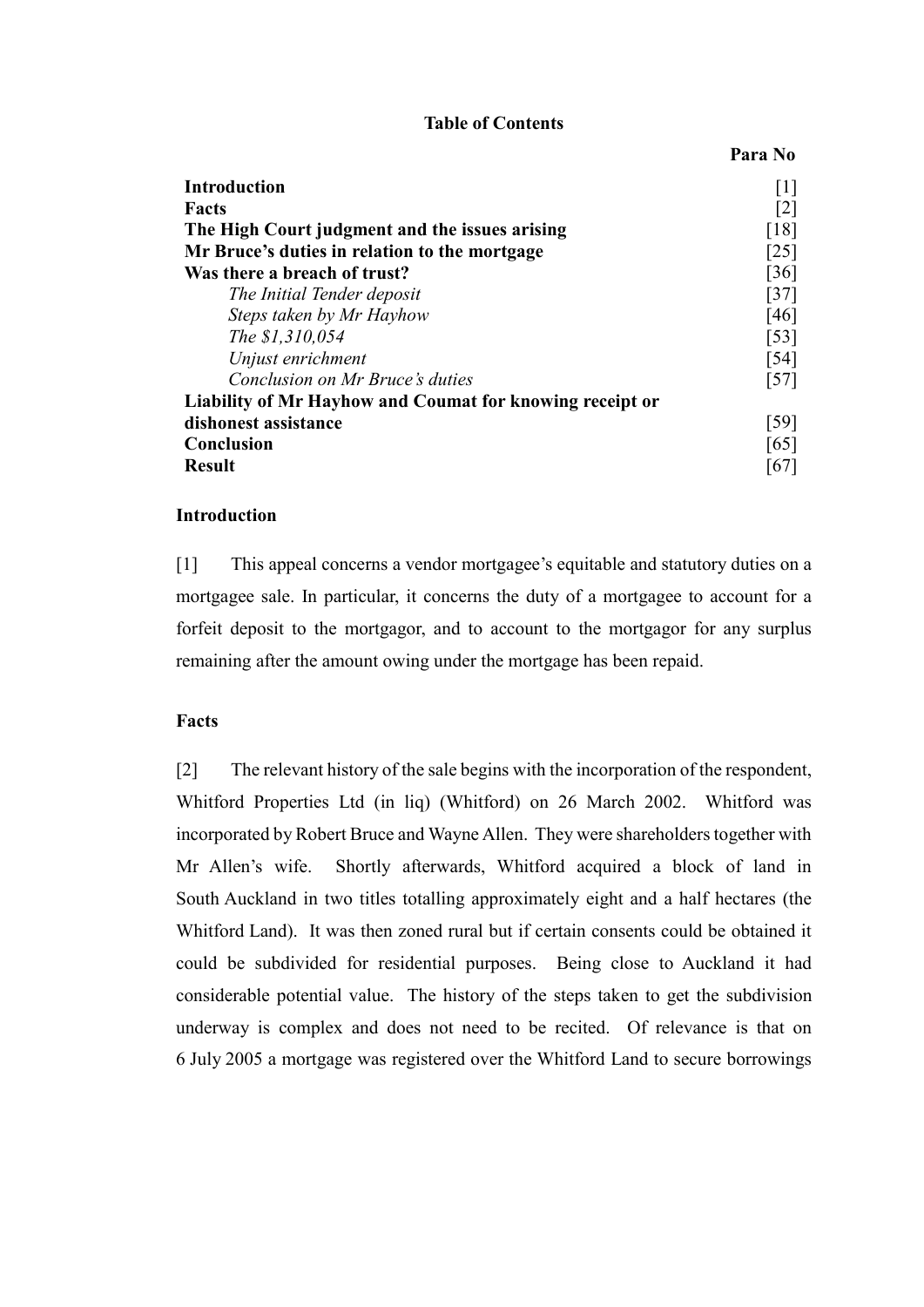by Whitford from ANZ Bank New Zealand Ltd  $(ANZ)^1$  The mortgage was guaranteed by Mr Bruce and Mr Allen.

[3] By April 2014 Whitford was in default on the ANZ mortgage. At that time it owed approximately \$8.5 million. Discussions between ANZ and Whitford broke down, and ANZ proceeded to sell the Whitford Land as mortgagee. It adopted a tender process for the sale, and on 16 April 2014 ANZ issued an invitation to tender. The terms of the invitation to tender required the successful tenderer to pay a deposit of 10 per cent of the tendered sum.

[4] By this time the second appellant, Gregory Hayhow, had become involved with Messrs Bruce and Allen. On or about 16 October 2013 he had lent \$330,000 to Mr Bruce on the basis of a term loan agreement. The agreement was for a three-month period and featured an interest rate of 400 per cent. As security Mr Hayhow was given a first ranking general security over Mr Bruce's 50 per cent shareholding in Whitford. That security proved to be valueless, because Mr Bruce had already given security over the shares to another party. Therefore, by early 2014 Mr Hayhow had serious concerns about his ability to recover his loan from Mr Bruce.

[5] It seems by early 2014 Messrs Bruce and Allen were no longer working together. Mr Allen wanted to tender in his own name for the Whitford Land in the sum of \$9 million. However, unsurprisingly given Whitford's defaults, he lacked sufficient funds to complete a purchase at that price. He approached Mr Hayhow and asked for his financial assistance in making the offer. Mr Hayhow entered into discussions with Mr Allen, and deposed that he did so in order to recoup some of the loan made to Mr Bruce. After some negotiation Mr Hayhow and Mr Allen reached an agreement, documented by a joint venture memorandum dated 10 April 2014. They would establish a limited liability company as a vehicle and there would be a tender offer made on behalf of that entity at a price of \$9 million with a deposit of \$1 million.

[6] Mr Allen made an initial tender offer of \$9 million on 10 April 2014. He increased the offer on 15 April 2014 to \$12.5 million (the Initial Tender). On

 $\overline{1}$ Ultimately Whitford's borrowing from ANZ was secured by two mortgages (6485175.2 and 6485203.2).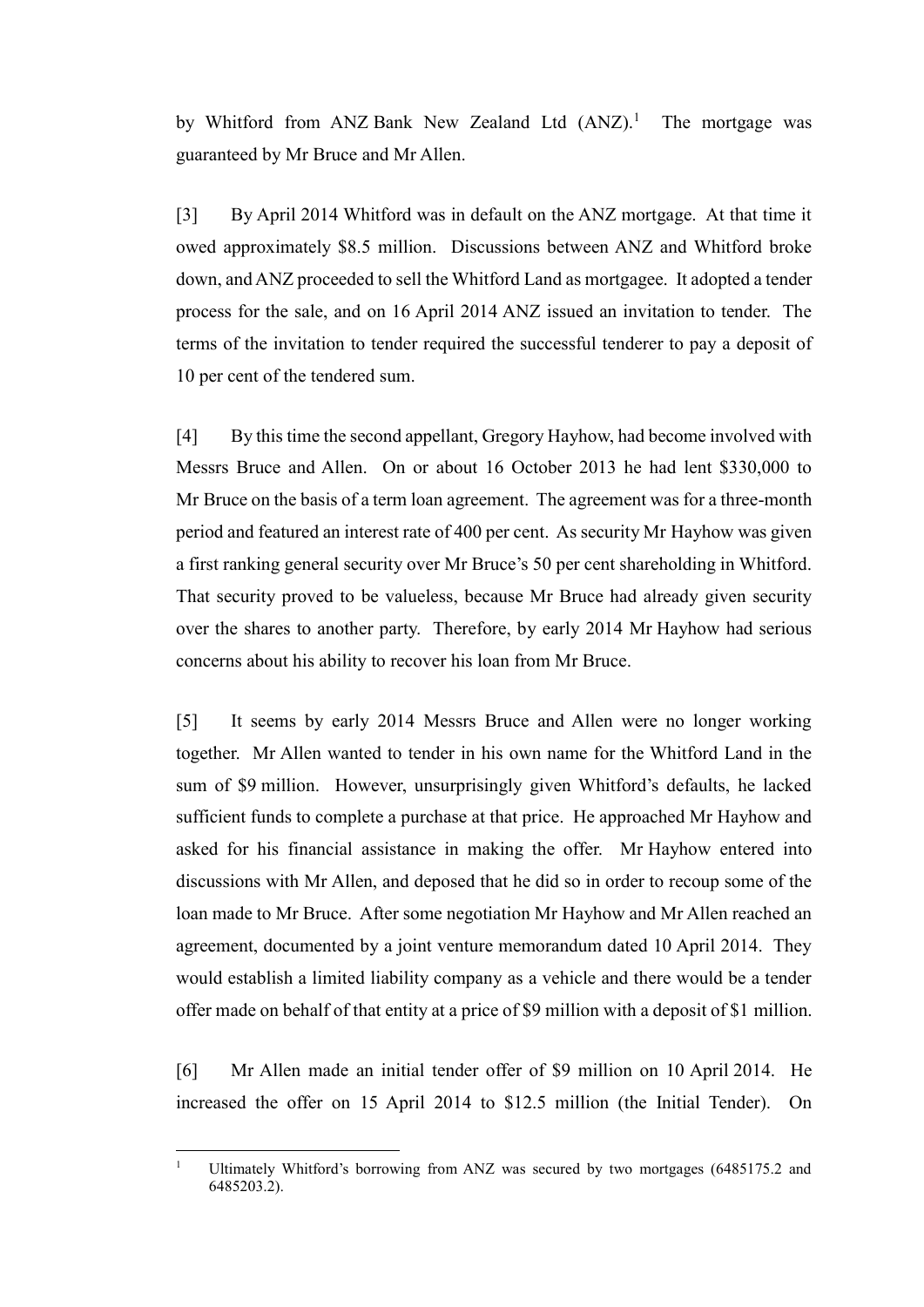16 April 2014 ANZ accepted the tender and an agreement was signed (the Initial Tender Agreement). A deposit of \$1.25 million was paid. The funds for the deposit were provided by Mr Hayhow. That is a matter to which we will return later in this judgment, as it is central to the appeal.

[7] On or about 8 May 2014 Mr Hayhow incorporated a new company, Whitford Property Developments Ltd (WPDL). He intended this to be the joint venture company, and that he would hold 50 per cent of the shares in that company. On 19 May 2014 his solicitors confirmed to Buddle Findlay, solicitors for ANZ, that WPDL would be nominated as purchaser under the tender for the purchase of the Whitford Land.

[8] Settlement of the Initial Tender Agreement was to take place on Monday 16 June 2014. WPDL was never formally nominated to be the purchaser. Mr Hayhow deposed that by mid-June it became clear that Mr Allen would not be able to provide his share of the funds for the purchase. WPDL was not able to settle on the scheduled day. On 17 June 2014 ANZ served a settlement notice on Mr Allen as the successful tenderer and WPDL as "potential nominee purchaser". The deadline for settlement was Tuesday 24 June 2014. However, Mr Allen was unable to settle by that date. Mr Hayhow now faced the prospect of losing the deposit of \$1.25 million that he had paid on behalf of Mr Allen, as well as the \$330,000 he had earlier loaned to Mr Bruce.

[9] Mr Hayhow had intense negotiations with ANZ and with Mr Allen's lawyers to try and salvage the position, but nothing came of it. Mr Hayhow deposed that he lost all faith in Mr Allen. Through those days of late June, however, ANZ did not take any steps to cancel the Initial Tender Agreement. Mr Hayhow contacted Mr Bruce to see whether a solution could be reached with him. Mr Bruce was liable as a guarantor of the ANZ mortgage. A proposal was put forward by Mr Bruce's solicitors whereby Mr Bruce would use his guarantee to redeem the Whitford Land for the ANZ mortgage debt, using his rights under the guarantee and ss 97 or 102 of the Property Law Act 2007 (the Act).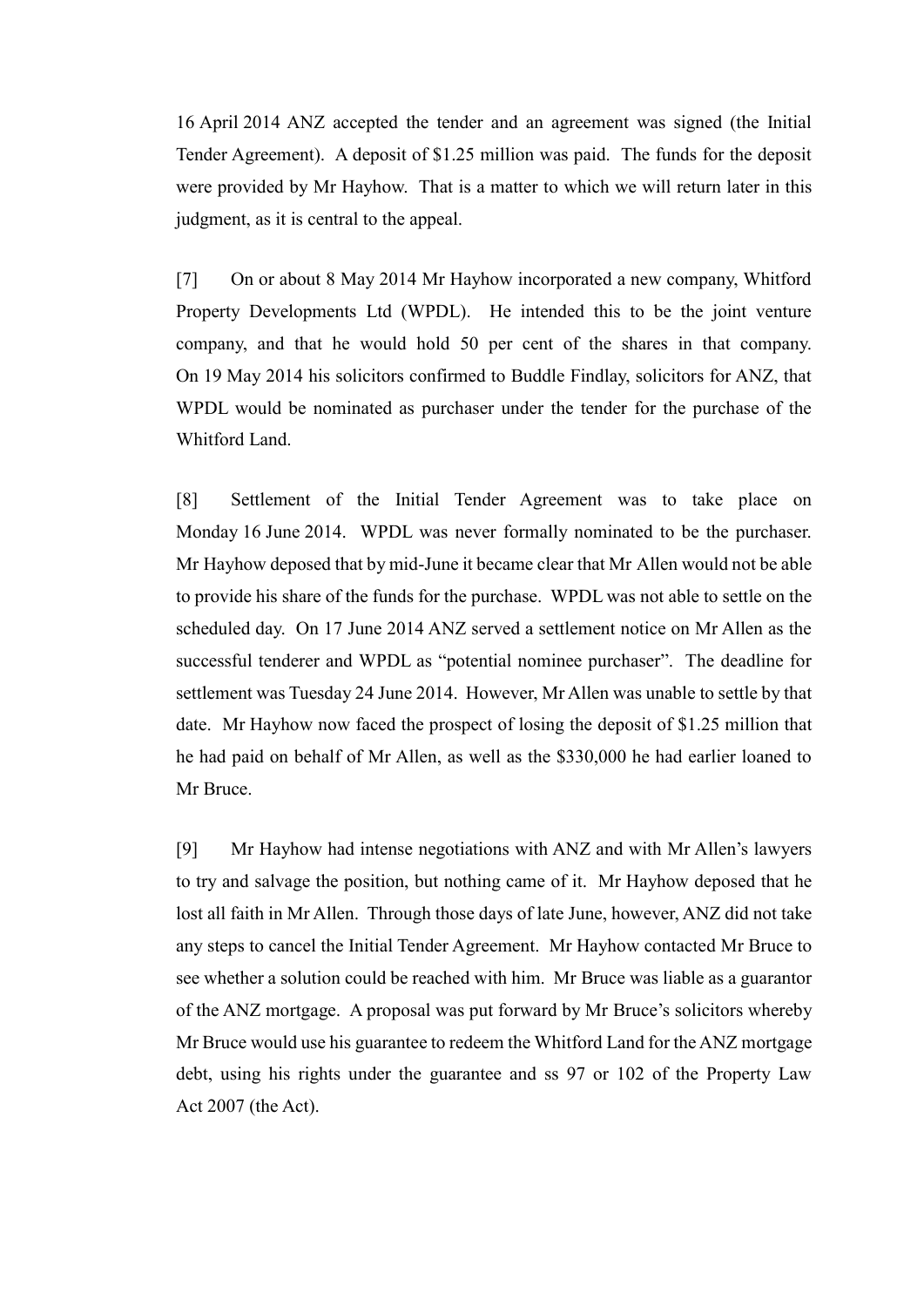[10] On 7 July 2014 Mr Hayhow agreed with Mr Bruce that if Mr Bruce exercised his right as guarantor to redeem the Whitford Land he would provide the necessary money to him on the basis that Mr Hayhow's company, Coumat Ltd (Coumat), the first appellant, would then become the registered proprietor of the Whitford Land. Mr Hayhow is the sole director and shareholder of Coumat. Mr Bruce was prepared to talk to Mr Hayhow, given that he owed an ever-increasing amount of money for his personal loan (increasing at 400 per cent per annum). He also wished to mitigate his liability to ANZ for the \$8.5 million still owing, which was accruing interest.

[11] As a result of their discussions Mr Bruce and Mr Hayhow entered into a deed dated 21 July 2014. Mr Bruce was to give notice to ANZ, at Mr Hayhow's request, of his intention to redeem the Whitford Land under ss 97 or 102 of the Act. The mortgage would thereby be transferred to him, enabling him to sell the Whitford Land as mortgagee. Mr Hayhow would provide Mr Bruce with the funds to effect the redemption of the mortgage in consideration for Mr Bruce transferring the Whitford Land to Coumat. Mr Bruce irrevocably appointed Mr Hayhow and his representatives as his attorney. Mr Bruce was to get \$100,000 for personal services as project assistant in respect of the subdivision of the Whitford Land. The agreement provided: "Subject to Bruce performing his obligations under this Deed and the Services Contract Hayhow will write off Bruce's debt to him."

[12] A further settlement notice on the Initial Tender Agreement had been issued by ANZ, which was due to expire at 4 pm on 23 July 2014. That afternoon Mr Hayhow met with ANZ and Mr Bruce. They followed an agreed agenda at that meeting, beginning with ANZ formally cancelling the Initial Tender Agreement. A cancellation notice signed on behalf of ANZ was provided whereby ANZ notified Mr Allen as the successful tenderer and WPDL as the potential nominee purchaser that, as a consequence of the failure to settle, the Initial Tender Agreement was cancelled "and the deposit of \$1,250,000 is forfeited". The forfeiture of the deposit and its application to Whitford's mortgage was subsequently recorded by ANZ in a settlement statement dated 4 August 2014.

[13] In accordance with the agenda, Mr Bruce then issued a notice to ANZ whereby, pursuant to s 102 of the Act using his rights as guarantor, he redeemed the mortgage.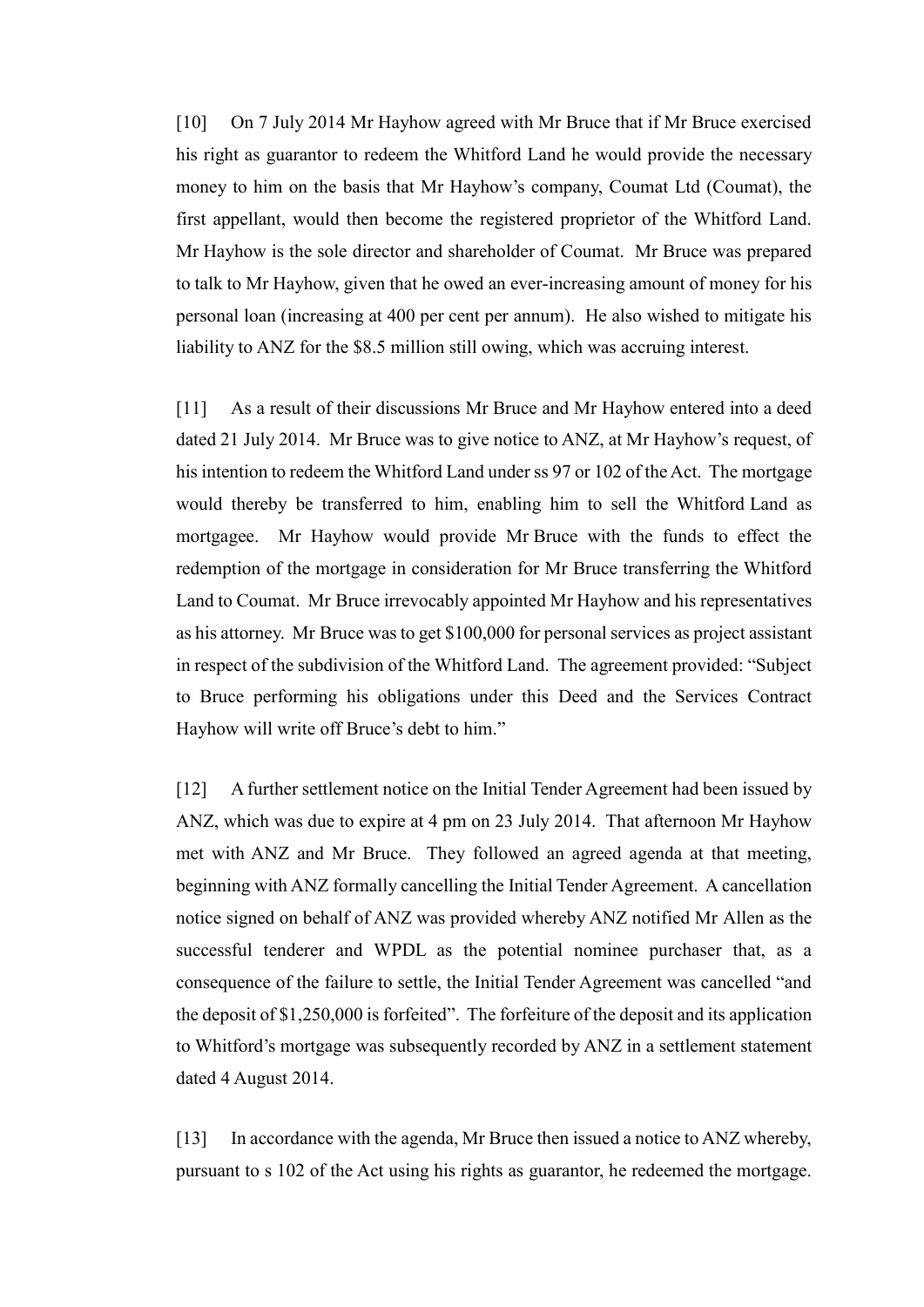He gave a notice to ANZ dated 23 July 2014 requesting the transfer of the mortgage to him. The mortgage was so transferred. Mr Bruce and Coumat then entered into a "Private Treaty Agreement" under which Mr Bruce would sell the Whitford Land to Coumat for \$7,454,903. That price was calculated on the basis that, at the time, \$8,704,902 was owed to ANZ, from which the \$1.25 million deposit would be deducted. The Private Treaty Agreement showed the consideration as \$7,454,903 with a \$1 deposit. The settlement date was 23 July 2014. In addition, Mr Bruce required Mr Hayhow to formally forgive his personal debt.

[14] On 26 July 2014 a "Substitute Private Treaty Agreement" was prepared. This was on the same terms as the earlier Private Treaty Agreement save that the price was stated to be \$10,014,956. The deposit was recorded as \$2,560,054. This comprised:

- (a) \$1,310,054, being the extinguishment of Mr Bruce's \$330,000 personal debt to Mr Hayhow which had ballooned at the 400 per cent interest rate; and
- (b) \$1.25 million, being the forfeited deposit paid under the cancelled Initial Tender Agreement. This deposit payment had reduced the ANZ debt from \$8,704,902 to \$7,454,902.

Interest on the balance of the purchase price was payable at 17 per cent. On 28 July 2014 the Substitute Private Treaty Agreement was signed.

[15] The purchase of the Whitford Land by Coumat from Mr Bruce was settled on 4 August 2014. Coumat was registered as proprietor of the Whitford Land. As per the arrangement between Mr Bruce, Mr Hayhow and Coumat, no funds were paid to Whitford for the Whitford Land. Mr Hayhow's provision of the deposit of \$1.25 million under the Initial Tender Agreement, his forgiveness of Mr Bruce's personal debt and his provision of the funds that enabled Mr Bruce to redeem the mortgage as guarantor were treated as payment of the purchase price.

[16] In due course Whitford went into liquidation. The liquidator, John Whittfield, after investigating the transactions, decided that Whitfield should pursue the claim that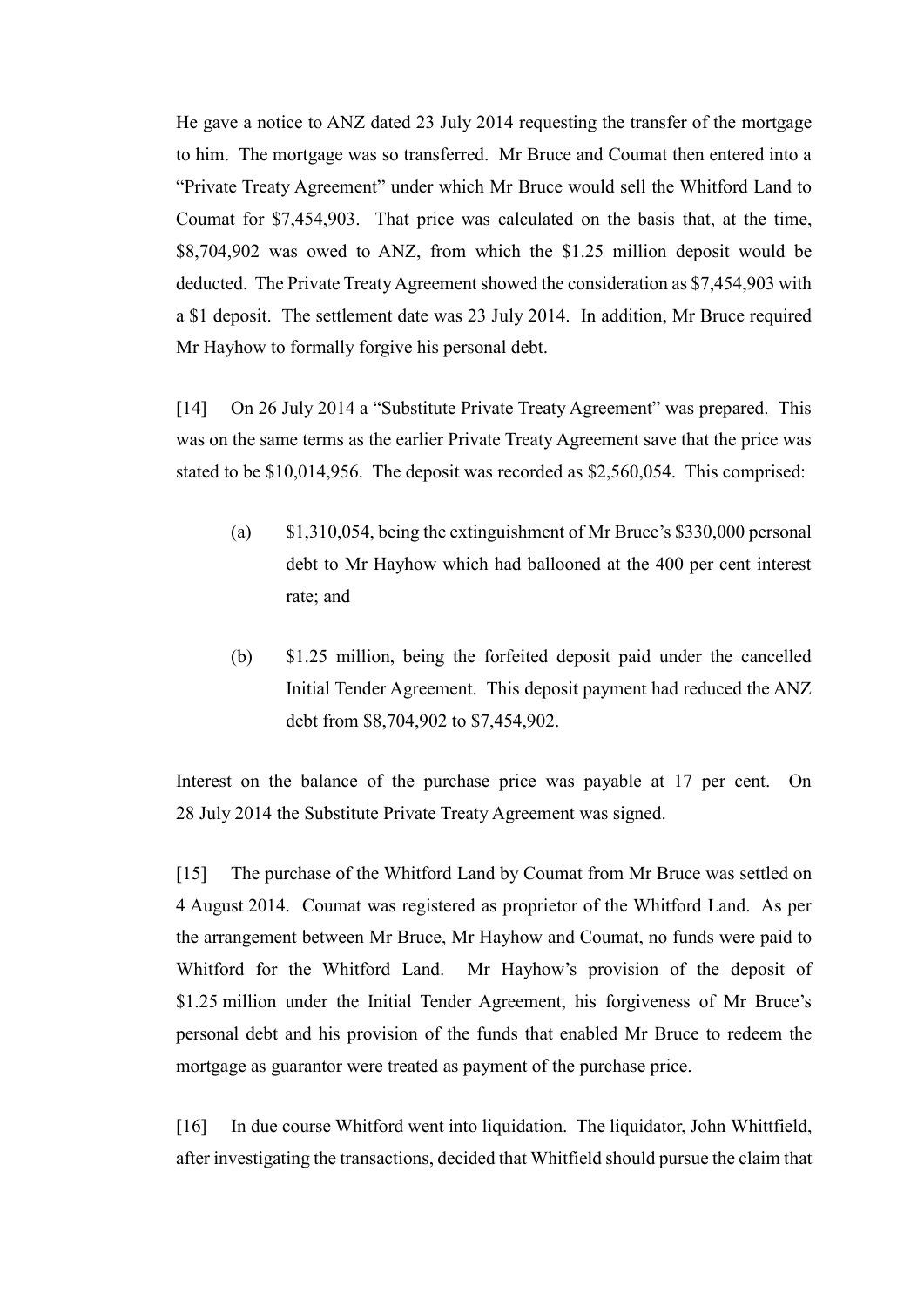gives rise to the present appeal. That is, that Mr Bruce breached his duty as mortgagee to strictly account to Whitford for the proceeds of the sale of the Whitford Land under s 185 of the Act, and that Mr Hayhow and Coumat dishonestly assisted, and knowingly received the benefit of, that breach.

[17] Mr Bruce represented himself in the High Court but took no steps in this Court. Nevertheless, as we have indicated, his position, and in particular his duties, are central to the appeal, which contests Duffy J's decision that Mr Bruce breached his fiduciary duties as mortgagee.

# **The High Court judgment and the issues arising**

- <span id="page-6-1"></span><span id="page-6-0"></span>[18] Duffy J's core findings were as follows:<sup>2</sup>
	- (a) Mr Bruce breached the mortgagee's duty to account for the surplus proceeds of the mortgagee sale of the Whitford Land, insofar as he accepted payments that were less than the contract price.
	- (b) Mr Bruce breached the mortgagee's duty to obtain the best price reasonably possible insofar as he sold the Whitford Land on terms whereby Whitford did not receive good consideration for the full sale price of the Whitford Land.
	- (c) Mr Hayhow and Coumat dishonestly assisted Mr Bruce in his breach of trust to account for the surplus proceeds of the sale of the Whitford Land.
	- (d) Coumat knowingly received and enjoyed the surplus proceeds of the sale that were held on trust for Whitford.

She also held that compound interest was available and that the parties were to file memoranda on interest.

 $\overline{2}$ <sup>2</sup> *Whitford Properties Ltd (in liq) v Bruce* [2017] NZHC 625 at [151].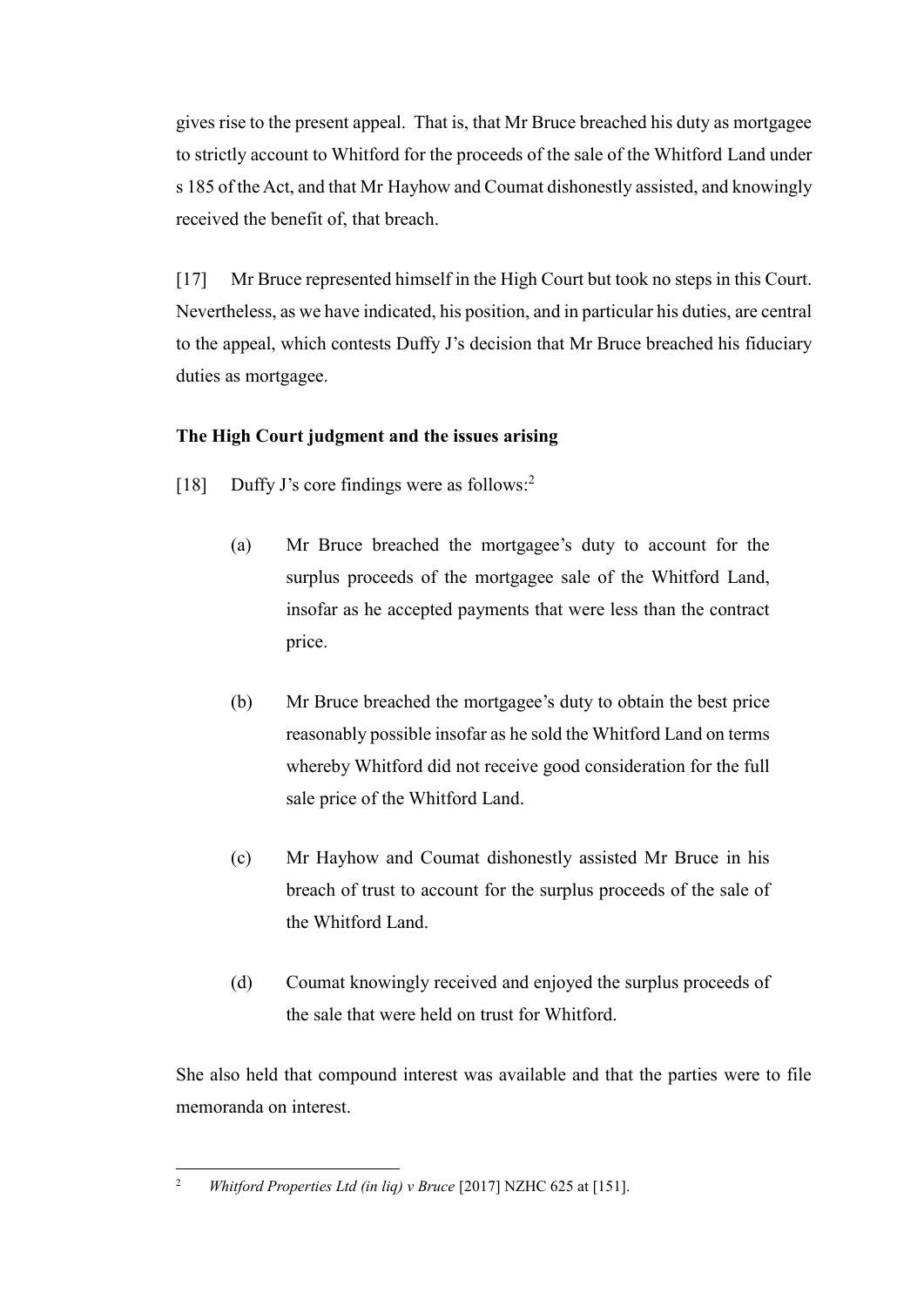[19] Mr Dalkie for the appellants raised two main points which he set out in a summary of argument:

- 1. The \$1.25 million was a benefit to [Whitford]. It was paid against its debt due to the ANZ Bank, and reduced the debt by the amount of the payment.
- 2. The appellants have no liability as accessories since Mr Bruce was never a trustee for [Whitford] as beneficiary of any amount of money because there was no surplus.

[20] His core argument therefore related to the \$1.25 million portion of the deposit under the Substitute Private Treaty Agreement. This approach limited the issues arising on appeal. In her decision Duffy J was faced with a much larger number of questions.

[21] All parties agreed that the purchase price of \$10,014,956 in the Substitute Private Treaty Agreement represented the best price reasonably obtainable for the Whitford Land at the time. Thus there is no challenge to Duffy J's finding that this was the reasonable market value.<sup>3</sup>

[22] Mr Dalkie's criticisms of Duffy J's judgment focused on her finding that, viewed objectively, the components of the deposit that was credited to Mr Hayhow under the Substitute Private Treaty Agreement did not constitute consideration for the purchase. She held:<sup>4</sup>

The problem here for the defendants is that the non-cash consideration was not good consideration vis-à-vis [Whitford]. Writing off a debt owed between Mr Bruce and Mr Hayhow is of no value to [Whitford]. Crediting Coumat with the benefit of Mr Hayhow's forfeit deposit for the tender agreement is also of no value to [Whitford]. Whilst the forfeit deposit reduced [Whitford's] debt to ANZ, the reason for the forfeiture was the failure of the purchaser under the tender agreement to settle. That transaction did not directly involve [Whitford]. Further, had there been no forfeiture, the sum payable by Mr Bruce to redeem the ANZ mortgage would have been \$1.25 million more. For Mr Bruce to obtain the rights to exercise a mortgagee sale he had to pay ANZ whatever was owed under the mortgages. There is no evidence to suggest ANZ would have agreed to the assignment for a lesser payment.

 $\overline{a}$  $3$  At [96].

At [95].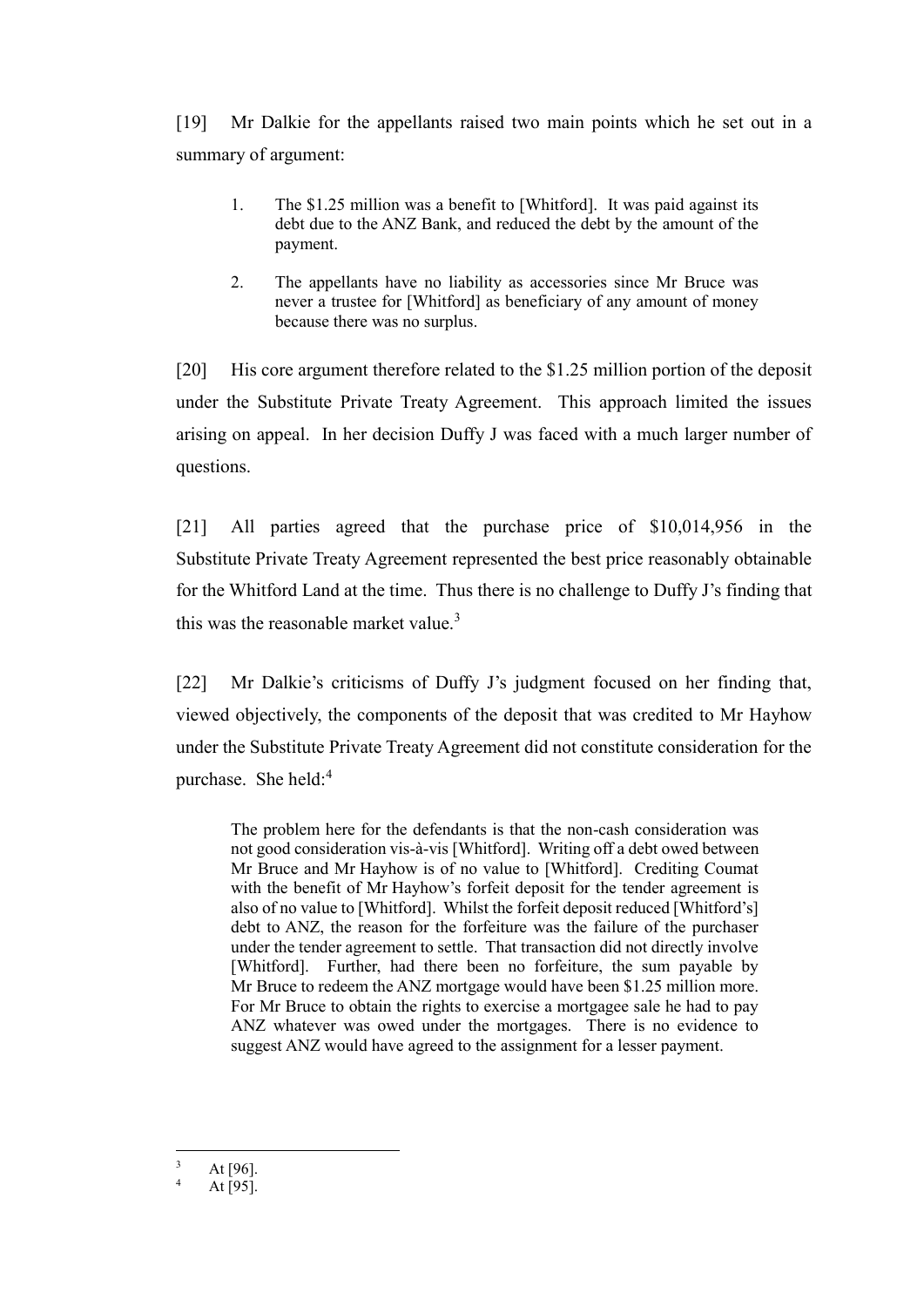[23] Mr Dalkie argued that these conclusions were wrong. The crediting to Coumat of Mr Hayhow's forfeit deposit was of benefit to Whitford, because it reduced Whitford's mortgage debt. Mr Dalkie contended that ANZ could not have applied the forfeit deposit to Whitford's debt without the permission of Mr Hayhow, who had funded the deposit. Mr Hayhow only gave that permission, and the deposit was only applied to the mortgage debt, in anticipation of the Substitute Private Treaty Agreement and the sale of the Whitford Land to Mr Hayhow. It was therefore an error for the Judge to see the Substitute Private Treaty Agreement as structured in a way that deprived Whitford of the benefit of any surplus proceeds.<sup>5</sup> Whitford had got the benefit of the deposit by the reduction of its mortgage debt, irrespective of the fact that Whitford was not a party to the Initial Tender Agreement under which the deposit was paid.

[24] Mr Dalkie did not make detailed submissions on whether Mr Hayhow had been guilty of dishonest assistance and knowing receipt in relation to the \$1.25 million. He accepted that if there had been a breach of trust by Mr Bruce, such conclusions against Mr Hayhow and Coumat were available. The thrust of his argument was that there was no breach of trust. He went further and submitted that, even if it were established that there had been a breach of the duty to account for the mortgagee sale proceeds, that was not a breach of trust of the type that could sustain a claim against Mr Hayhow for dishonest assistance or knowing receipt.

# **Mr Bruce's duties in relation to the mortgage**

<span id="page-8-0"></span>[25] The issue of the duty of a mortgagee to obtain the best price reasonably obtainable under s 176 of the Act does not arise in this case. It is agreed by both parties and indeed recorded by the Judge that the price of \$10,014,956 in the Substitute Private Treaty agreement represented the best price reasonably obtainable for the Whitford Land. What is at issue in this case is the duty of the mortgagee to account for the proceeds of that sale.

 $\overline{\mathbf{5}}$ At [96].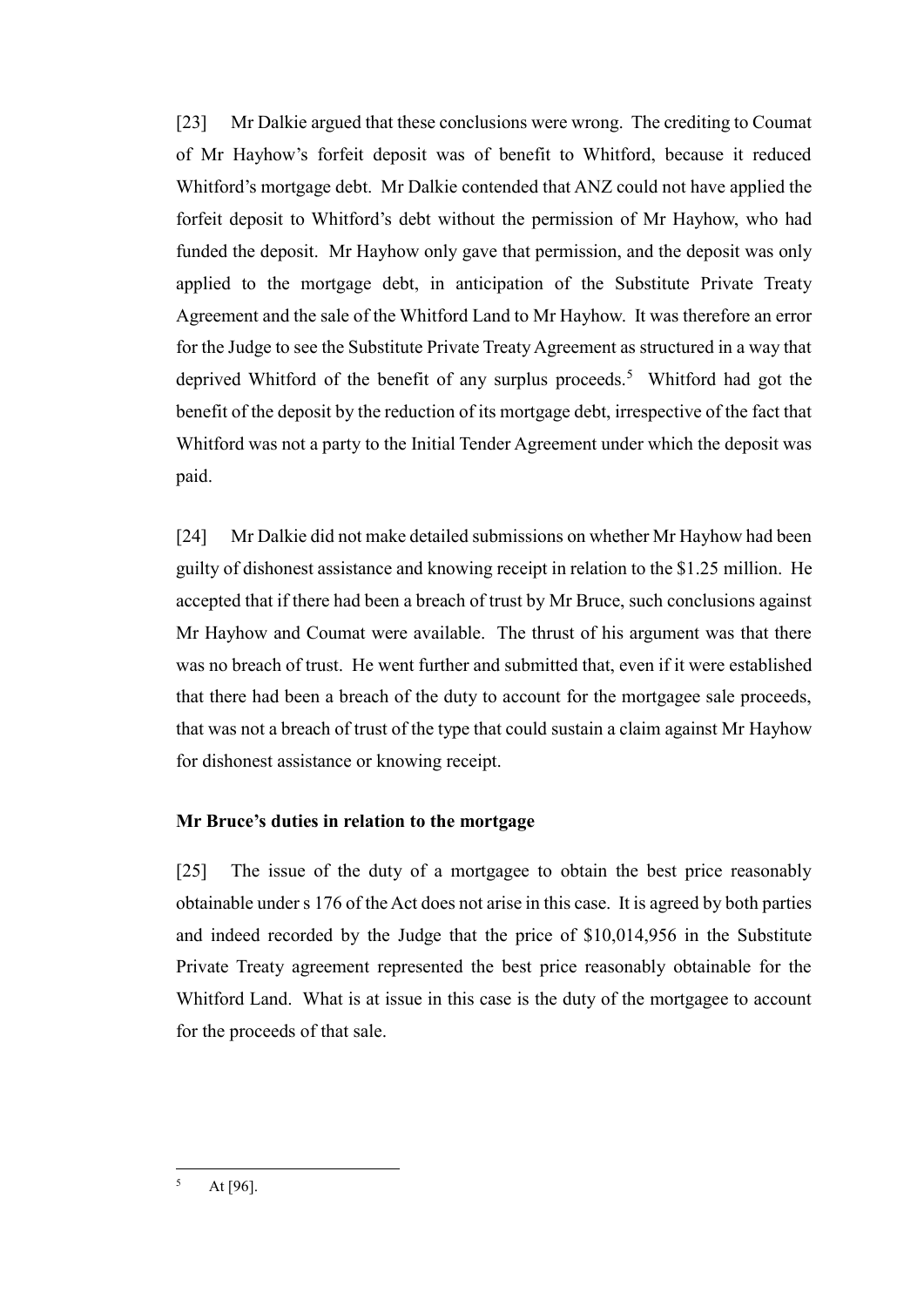[26] Section 185 of the Act provides:

## **185 Application of proceeds of sale of mortgaged property**

- (1) The proceeds arising from the sale by a mortgagee of mortgaged property must be applied—
	- …
	- (d) fourthly, to the payment of amounts secured by the mortgage (to the extent that those amounts have not been paid under paragraphs  $(a)$  to  $(c)$ :
	- …

…

(f) sixthly, to the payment of any surplus to the current mortgagor.

The first question that arises is whether this statutory duty applies to a person in the position of Mr Bruce, where Mr Bruce has been assigned the mortgage as guarantor. Duffy J proceeded on the basis that Mr Bruce had all the duties of a mortgagee to account for the surplus proceeds arising from any sale.

[27] Section 102(1) of the Act provides:

# **102 Request to mortgagee to transfer mortgage**

(1) The current mortgagor or any other person who is entitled to redeem the mortgaged property may, at any time (except a time when the mortgagee is in possession of the property), request the mortgagee to transfer the mortgage to a nominated person (except the current mortgagor).

[28] "Mortgagee" is defined in the Act as including, if the mortgage has been assigned, the assignee of the mortgage for the time being. $6$  The wording is broad enough to include a s 102(1) transferee. We take the view that the obligation set out in s 185 to account to the mortgagor for any surplus applied to Mr Bruce as the mortgagee from the moment of the transfer of the mortgage to him. The language of s 185 is absolute. The mortgagee "must" apply the surplus proceeds as provided.

 $\overline{6}$ Property Law Act 2007, s 4.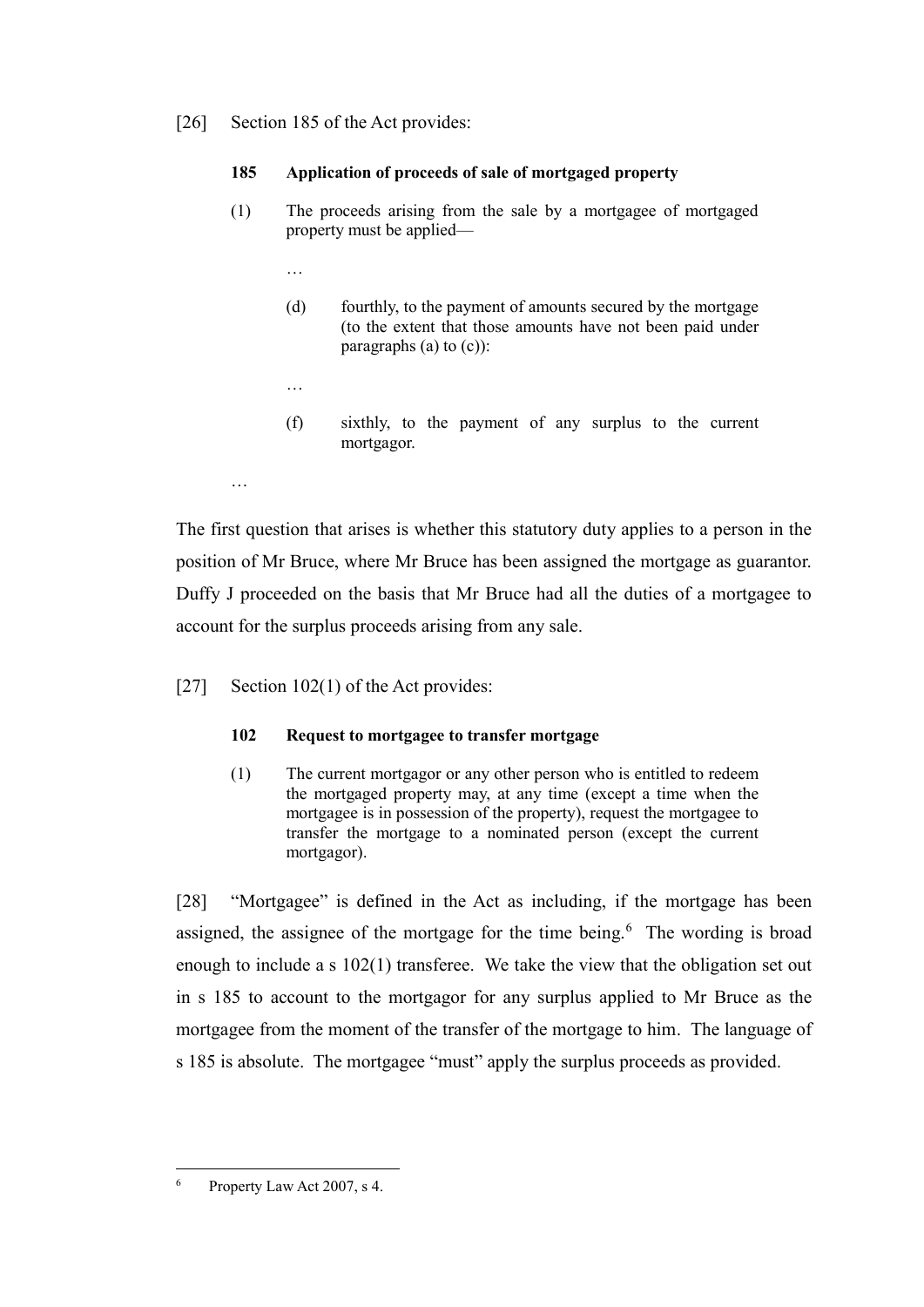<span id="page-10-0"></span>[29] Section 185 reflects the intervention of equity in relation to mortgages. The function of the mortgage went from being both security for a loan and a source of profit in lieu of interest, to being only a security for a loan and not yielding profit to the mortgagee over and above the interest permitted by law.<sup>7</sup> A mortgagee might not reap any benefit from the fee simple. For instance, if a mortgagee took possession, equity held it liable to account for a full rent to the mortgagor.<sup>8</sup> Section 185 is consistent with the general proposition in securities law that a mortgage is no more than security for the payment of a debt, reflected now in s 79 of the Act, which provides that a mortgage over land takes effect as a charge.

[30] The power of sale that is conferred on a mortgagee must be exercised only for the purpose of paying the debt, and in good faith, and not for some other purpose. This principle was given authoritative expression by the Privy Council in *Downsview Nominees Ltd v First City Corp Ltd*: 9

<span id="page-10-1"></span>Several centuries ago equity evolved principles for the enforcement of mortgages and the protection of borrowers. The most basic principles were, first, that a mortgage is security for the repayment of a debt and, secondly, that a security for repayment of a debt is only a mortgage. From these principles flowed two rules, first, that powers conferred on a mortgagee must be exercised in good faith for the purpose of obtaining repayment and secondly that, subject to the first rule, powers conferred on a mortgagee may be exercised although the consequences may be disadvantageous to the borrower. These principles and rules apply also to a receiver and manager appointed by the mortgagee.

[31] It follows that a securityholder commits a breach of an equitable duty if it uses sale funds other than for the particular purpose of achieving payment of its debt. Once the debt has been repaid, the mortgagee must account to the mortgagor for any surplus. This principle was expressed by the English Court of Appeal in *Cuckmere Brick Co Ltd v Mutual Finance Ltd*: 10

 $\overline{a}$ 

<sup>7</sup> For example, in *Cityland and Property (Holdings) Ltd v Dabrah* [1968] Ch 166, [1967] All ER 639 a mortgagee was not permitted to insert a collateral stipulation for the payment of a premium.

<sup>8</sup> See discussion in Robert Megarry and William Wade *The Law of Real Property* (8th ed, Sweet and Maxwell, London, 2012) at [24-010].

<sup>9</sup> *Downsview Nominees Ltd v First City Corp Ltd* [1993] 1 NZLR 513 (PC) at 522.

<sup>10</sup> *Cuckmere Brick Co Ltd v Mutual Finance Ltd* [1971] Ch 949 (CA) at 966. See also Wayne Clark (ed) *Fisher and Lightwood's Law of Mortgage* (14th ed, LexisNexis, Wellington, 2014) at [30.46].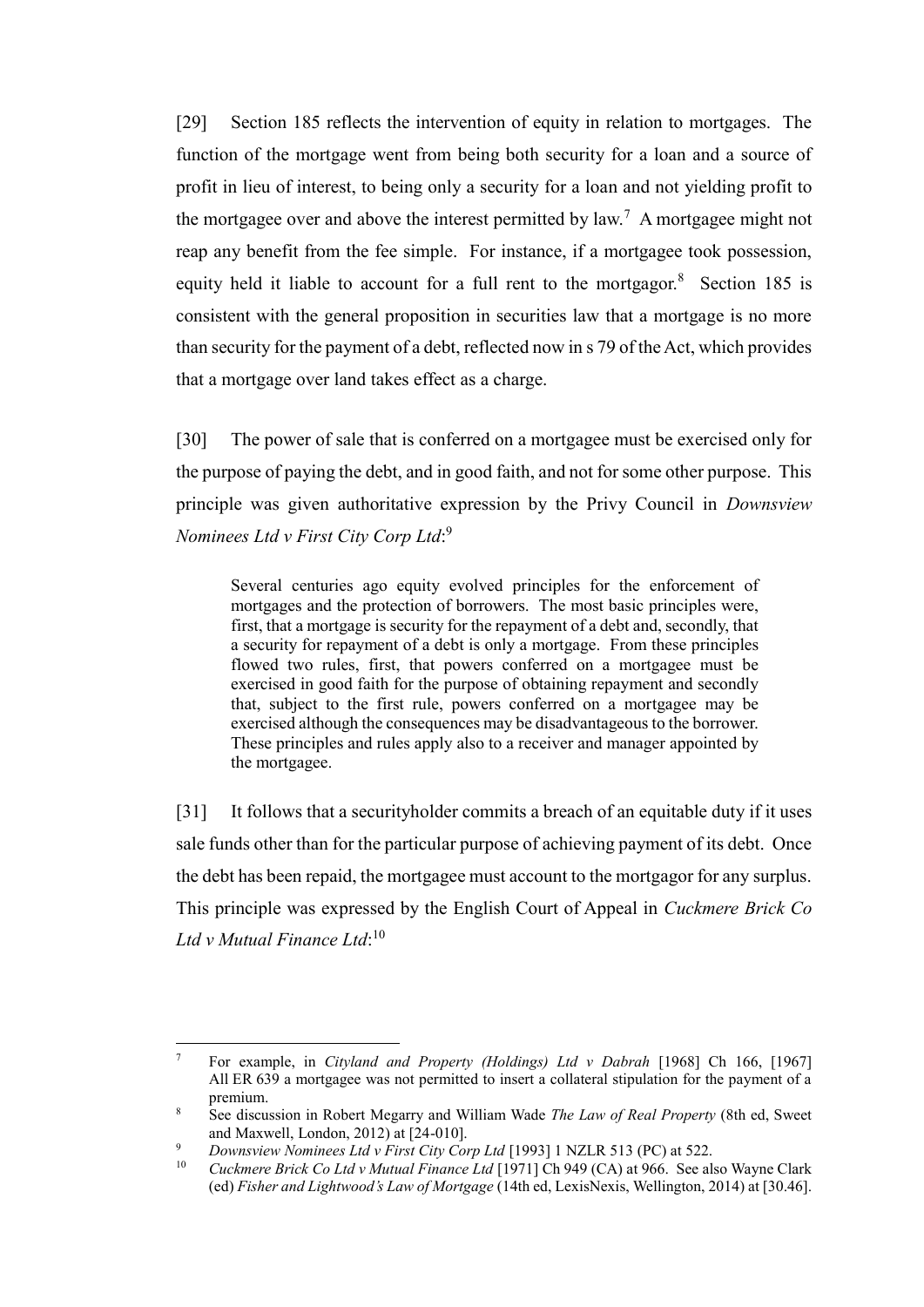Approaching the matter first of all on principle, it is to be observed that if the sale yields a surplus over the amount owed under the mortgage, the mortgagee holds the surplus in trust for the mortgagor.

[32] We note the comment of Kay J in *Charles v Jones* that while a court is reluctant to treat a mortgagee as being a trustee while money is due: $11$ 

… still when he has paid himself, and has money remaining in his hands which is no longer his property, how can he be treated as other than a trustee of such money?

[33] It was held in *Chaplin v Young (No 1)* in relation to a mortgagee in possession, that: $12$ 

… he stands exactly, as regards his powers, in the place of the mortgagor, and, accordingly, he is accountable to the owner of the equity of redemption for everything which he either has received or might have received, or ought to have received, while he continued in such possession.

[34] The same principle applies equally to a mortgagee who, as a consequence of a default, is selling the mortgaged property. The proceeds can only be used to discharge the debt, and beyond that the mortgagee is accountable to the mortgagor. This was summarised by Megarry and Wade in *The Law of Real Property*: 13

What [the mortgagee] may not do is to reap any personal advantage beyond what is due to him under the mortgage; for he is liable to account in equity for any such advantage. He is liable to account strictly, "on the footing of wilful default". This means that he must account not only for all that he receives but also for all that he ought to have received, had he managed the property with due diligence.

(Footnotes omitted.)

[35] Therefore a person who is exercising the powers of a mortgagee commits a breach of the equitable duty of good faith if that power is exercised otherwise than for the special purpose of enabling the assets comprised in the security to be preserved and realised for the benefit of that mortgagee.<sup>14</sup> The obligation to exercise the power of sale only for this purpose means that, when a mortgagee sale fails, and the

 $\overline{a}$ <sup>11</sup> *Charles v Jones* (1887) 35 Ch D 544 at 550.

<sup>12</sup> *Chaplin v Young (No 1)* (1864) 33 Beav 330 (Ch) at 337–338.

Megarry and Wade, above [n 8,](#page-10-0) at [25-026].

<sup>14</sup> *Re B Johnson and Co (Builders) Ltd* [1955] Ch 634 (CA) at 661–663; and *Downsview Nominees Ltd v First City Corp Ltd*, above n [9,](#page-10-1) at 523.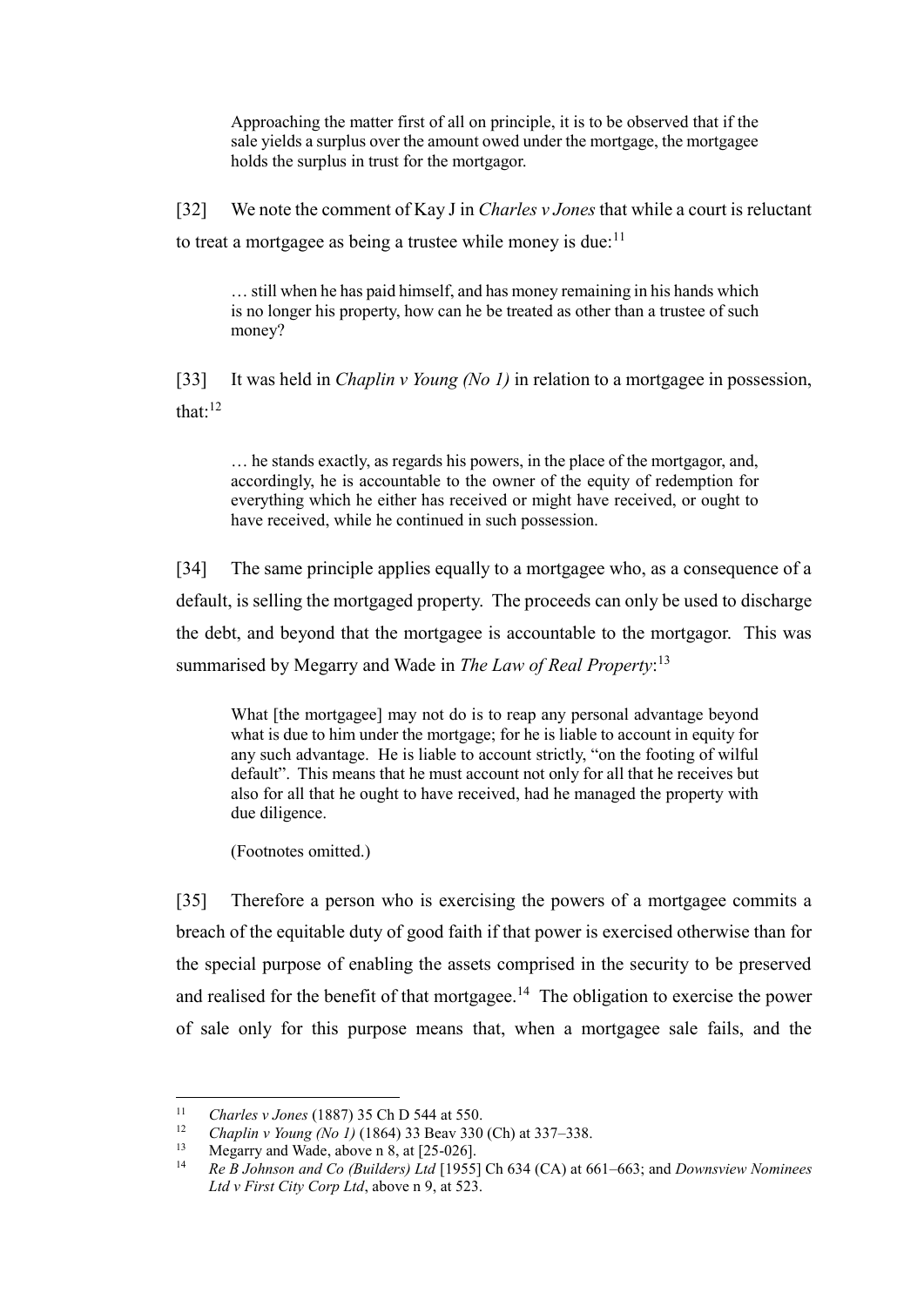mortgagee obtains funds from the forfeiture of a deposit, the duty of good faith requires those funds to be applied to reduce the mortgage debt.

### **Was there a breach of trust?**

<span id="page-12-0"></span>[36] There is little difference between Mr Black for Whitford and Mr Dalkie about the legal principles that we have outlined. The key difference was their application to the facts. Mr Dalkie submitted that the deposit of \$1.25 million, which ultimately reduced Whitford's debt to ANZ, was a benefit to Whitford and was properly dealt with in the accounting for the \$10,014,956 price for the Whitford Land. He submitted that it was not right to regard the deposit paid by Mr Hayhow under the Initial Tender Agreement as money that was already lost. It was wrong for the Judge to say that crediting Coumat with the benefit of the deposit was of no value to Whitford.<sup>15</sup> It was of value, because ANZ was not entitled to apply the forfeit deposit to the mortgage debt without Mr Hayhow's permission. Furthermore, if Whitford got the benefit of both the deposit under the Initial Tender Agreement and the deposit under the Substitute Private Treaty Agreement, it was being unjustly enriched.

#### *The Initial Tender deposit*

<span id="page-12-1"></span>[37] It is necessary to consider the nature of the \$1.25 million deposit paid under the Initial Tender Agreement by Mr Allen, using funds provided by Mr Hayhow and his wife. Under cl 4.2 of the Initial Tender Agreement ANZ's solicitors, Buddle Findlay, would hold the deposit as stakeholder until settlement was completed in accordance with the provisions of the Agreement. It was stated in cl 4.7: "If this contract is cancelled as a result of the Successful Tenderer's default, the deposit plus interest as provided in clause 4.9 will be forfeited to the Vendor." Clause 4.9 went on to provide that the party to whom the deposit was ultimately distributed, either on settlement or in accordance with the conditions of the tender document, would also be entitled to interest accrued thereon, if any, less withholding tax and less stakeholder's commission which would not be more than five per cent of the gross interest received.

 $15$ <sup>15</sup> *Whitford Properties Ltd (in liq) v Bruce*, above n [2,](#page-6-1) at [95].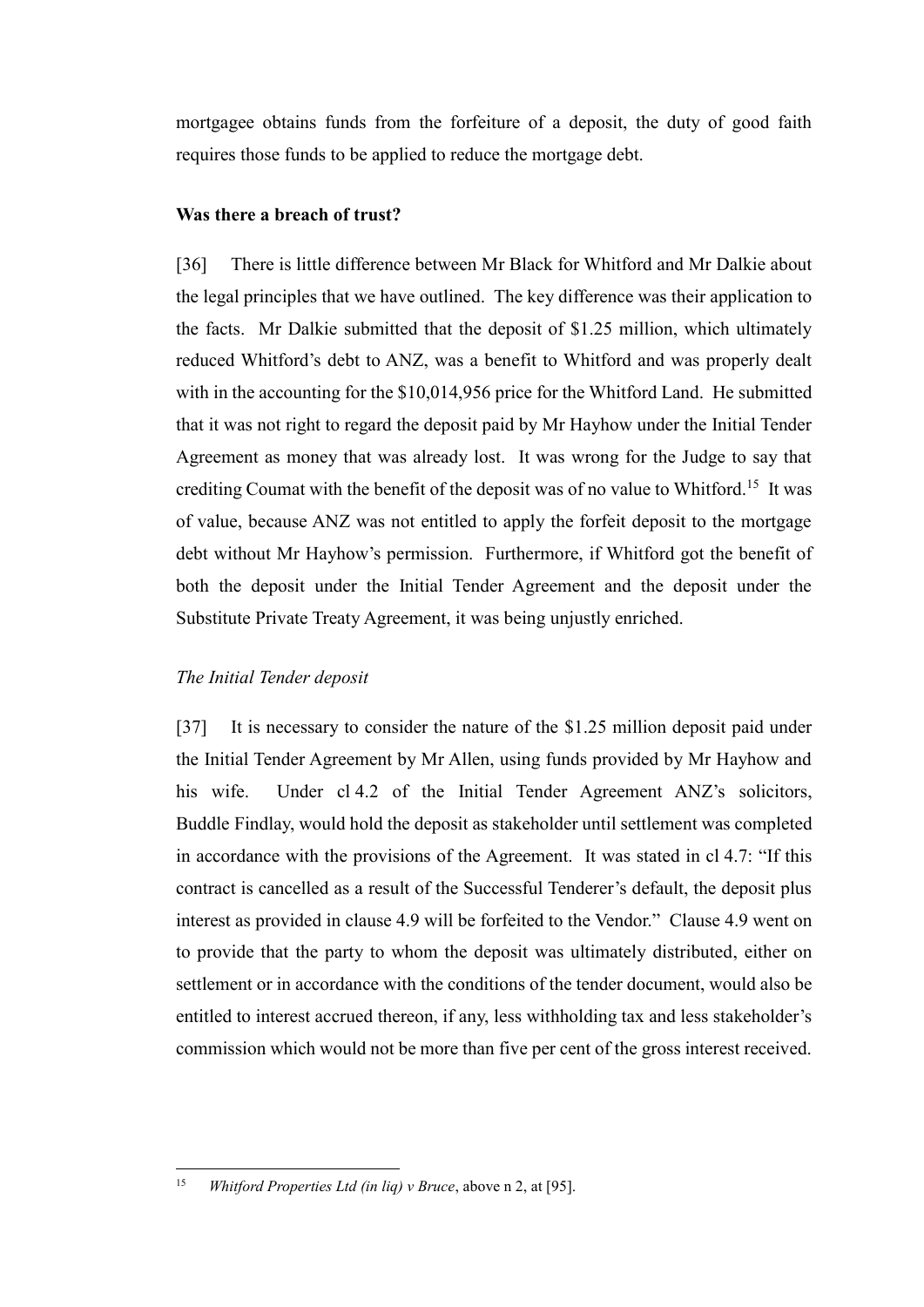[38] The Buddle Findlay receipts for the deposit of 16 and 17 April 2014 showed that the deposit was paid to that firm directly by G and N Hayhow for:

… credit of deposit funds re mortgage sale to Wayne Allen (Whitford Properties) being part deposit paid to Buddle Findlay as stakeholder on account of Wayne Ramon Allen as successful tenderer in respect of ANZ mortgagee sale tender of Whitford Properties.

[39] It is important to record what is readily apparent: the \$1.25 million deposit was paid in the name of Mr Allen. Mr and Mrs Hayhow provided the funds that were used as Mr Allen's deposit, but Mr Allen was the purchaser, and it was his deposit. The sum fell under the provisions of cl 4.7 of the Initial Tender Agreement and on default was forfeited to ANZ.

[40] In fact, as we have set out, there was a default and ultimately the Initial Tender Agreement with ANZ was cancelled on 23 July 2014. The deposit was forfeit in terms of that Agreement. This was recognised by Mr Hayhow's lawyers, Barter & Co. Shortly before the cancellation in their letter to Alexander Dorrington, who acted for Mr Allen, they stated on behalf of Mr Hayhow:

We refer to [Mr Hayhow's loan of the deposit monies to Mr Allen] simply because in the event ANZ should purport to cancel the tender contract and not return Greg Hayhow's \$1.25m legal proceedings would arise.

We interpret this as meaning that if the Initial Tender Agreement was cancelled because of a failure to settle and the deposit was forfeit, Mr Hayhow would sue Mr Allen for the sum advanced. This position is consistent with later steps taken by Mr Hayhow to sue Mr Allen for the deposit.

[41] Thus at the moment of cancellation on 23 July 2014 the deposit was forfeit and could be retained by ANZ. However, ANZ could not retain it for its own benefit. It was part of the proceeds arising from the sale by a mortgagee of mortgaged property and had to be applied under s 185(1)(d) for payment of amounts owed under the mortgage. It could not be retained by ANZ for its private benefit or paid to any third party. That would be a breach of trust. It followed that at the moment of forfeiture the mortgage indebtedness was reduced by the \$1.25 million deposit amount.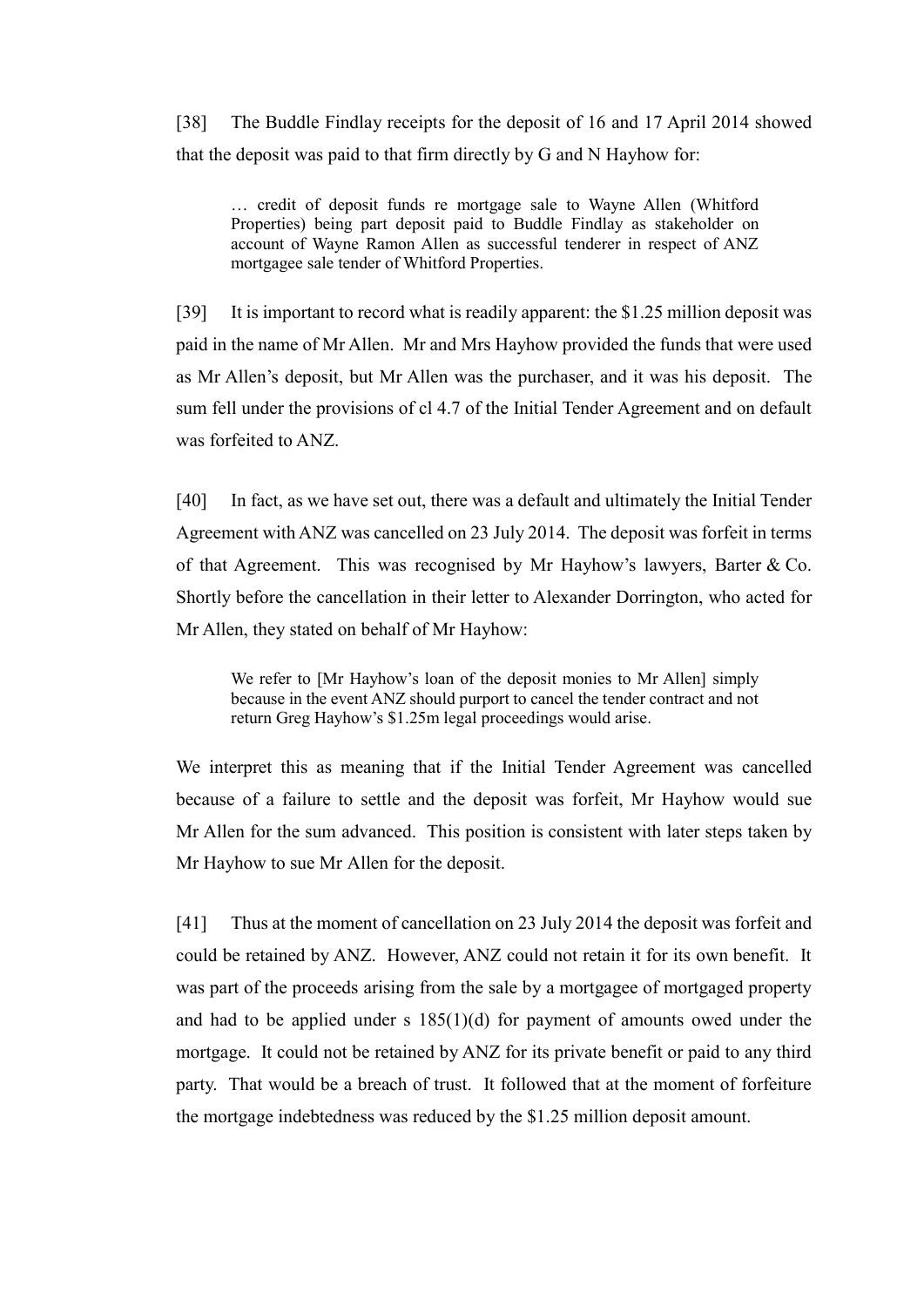[42] Mr Dalkie argued that, once the Initial Tender Agreement was cancelled, ANZ could only have returned that money to the Hayhows. It could not apply the forfeit deposit to Whitford's debt. Presumably he based this submission on the fact that the Hayhows had provided the money for the deposit. However, they had paid the money in the name of Mr Allen as purchaser, as the Buddle Findlay receipts recorded. Once credited on that basis, ANZ held the deposit under the Initial Tender Agreement as stakeholder. It had sold the property to Mr Allen, and had not accepted the deposit monies on trust for the Hayhows. It had accepted it under the contractual provisions of the Initial Tender Agreement with Mr Allen. ANZ, as stakeholder while the Initial Tender Agreement was extant, had duties to Mr Allen as the other party. It owed no duties to the Hayhows.

[43] However, once Mr Allen failed to settle and the Initial Tender Agreement was cancelled, ANZ had no further contractual obligations to Mr Allen and could retain the deposit. At that point, pursuant to the equitable duties that we have outlined, ANZ was obliged to apply the deposit in the same way as it would have applied any proceeds of a sale of security; in reduction of the mortgage. This is ultimately what it did when it recorded the deposit as having been applied to the mortgage in its settlement statement of 4 August 2014.

[44] The receipt of the \$1.25 million can be seen as a legitimate benefit enjoyed by Whitford and not as a gratuitous windfall. The deposit had been a pledge for the performance of the Initial Tender Agreement, and can also be seen as an aspect of the price of the option to obtain the sale.<sup>16</sup> Mr Allen had expressly agreed to the forfeiture upon failure to settle when he signed the Initial Tender Agreement. Whitford had, after all, lost the benefit of the sale, and Mr Allen had not honoured his pledge. The forfeiture was compensation for this failure, provided for in the contract. The forfeiture of the deposit was also of benefit to ANZ, which had the sums it was owed reduced by the deposit amount of \$1.25 million. Nevertheless, if ANZ attempted again to sell to recover the still considerable outstanding balance, its duty to obtain the best price reasonably obtainable remained, namely to repay the reduced debt and pay any surplus to the mortgagor.

 $16$ See the discussion concerning deposits and unjust enrichment below at [\[54\]–](#page-18-0)[\[56\].](#page-18-1)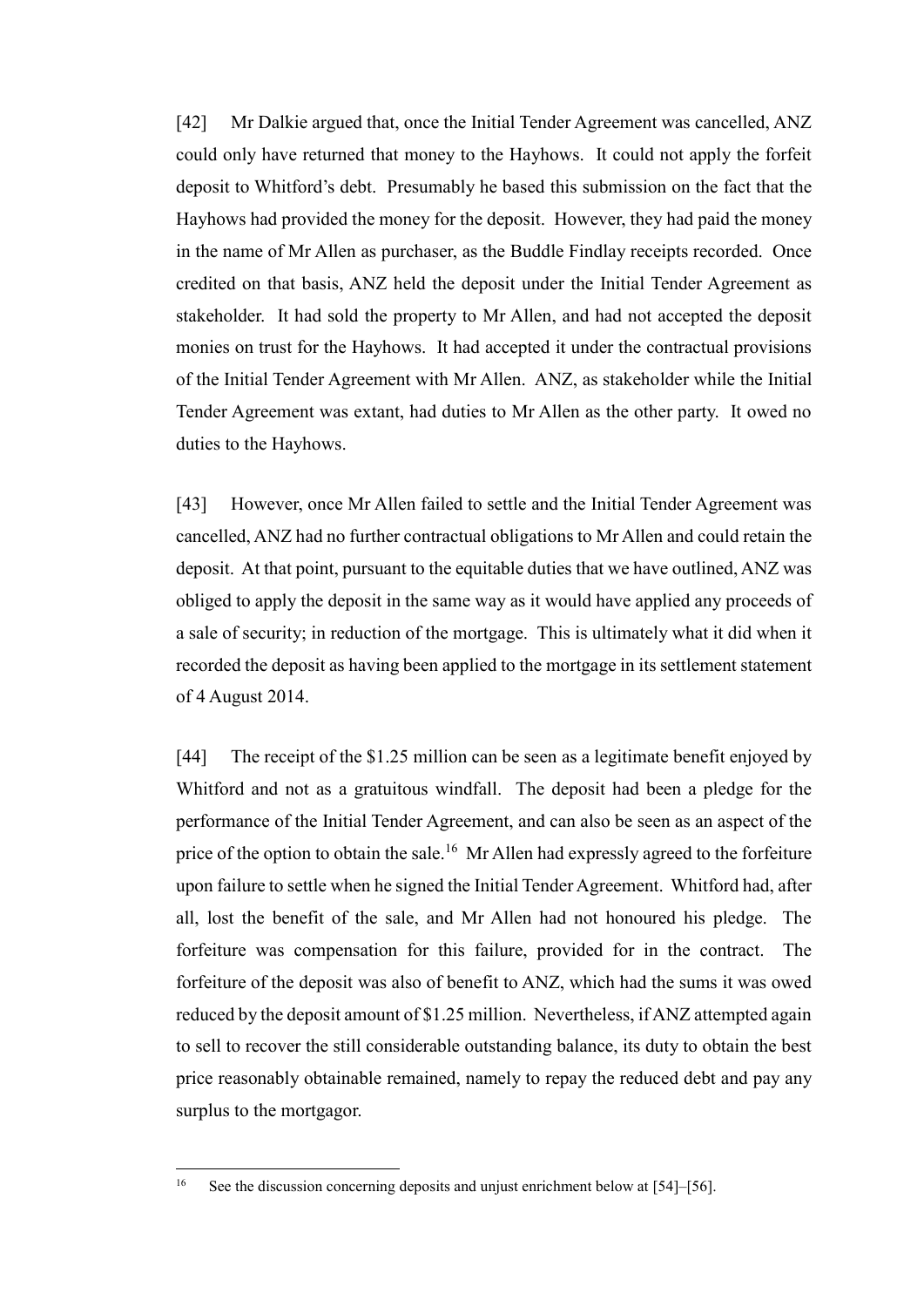[45] In our view s 185 obliged ANZ to account to Whitford for the forfeit deposit, irrespective of the fact that the deposit was funded by the Hayhows. Section 185 is directed to the proceeds "arising from the sale by a mortgagee of mortgage property". There was for a period a sale to Mr Allen under the Initial Tender Agreement, and the deposit was proceeds from that sale. It does not matter that this sale did not proceed to settlement. Further, as we have outlined, a concurrent duty to apply the purchase price in reduction of the debt arose in equity in relation to the proceeds, and the duty was not limited only to sales that proceeded to a settlement. It applied also to sales that did not proceed, but from which funds became available to the mortgagee.<sup>17</sup>

#### <span id="page-15-1"></span>*Steps taken by Mr Hayhow*

<span id="page-15-0"></span>[46] Following the cancellation of the Initial Tender Agreement Mr and Mrs Hayhow undoubtedly had a right of action against Mr Allen for the \$1.25 million they had provided to him for the deposit. Indeed, Mr Hayhow formally sought to join Mr Allen to this proceeding as an additional party. The application was contested, and was determined by Associate Judge Doogue who refused to join Mr Allen.<sup>18</sup> The Judge recorded:

[15] By his third party claim, Mr Hayhow appears to be alleging that he paid the \$1.25 million to the bank which forfeited that amount when the joint venture did not proceed as a result of the failure of Mr Allen to obtain the necessary finance. He further apparently claims that if he is required to account for the proceeds of sale as a mortgagee, he will be required to pay the \$1.25 million a second time, in effect. The \$1.25 million is over and above the figure which was owing to and paid to the bank. Therefore, ANZ, as the initial mortgagee, obtained an advantage to that extent. Mr Hayhow and the other assignees of the mortgage from the bank, similarly, must account to the mortgagor for any money received under the mortgage which exceeds the amount the mortgagor owed to the bank, it is alleged. Mr Hayhow wants to recover that sum from the proposed third party.

[47] It can be seen that, at that stage, Mr Hayhow was taking at least an alternative position that the deposit was forfeit. He sought compensation for the deposit amount from Mr Allen on the basis of Mr Allen's failure to settle the sale under the Initial Tender Agreement. Further, on 31 July 2014 Mr Hayhow had signed an instruction confirming that he did not dispute or challenge the forfeiture of the deposit to ANZ:

 $\overline{a}$ 

<sup>&</sup>lt;sup>17</sup> As best as we can understand the respondent's notice to support the judgment on other grounds, this conclusion encompasses that other ground.

<sup>18</sup> *Whitford Properties Ltd (in liq) v Bruce* [2016] NZHC 58.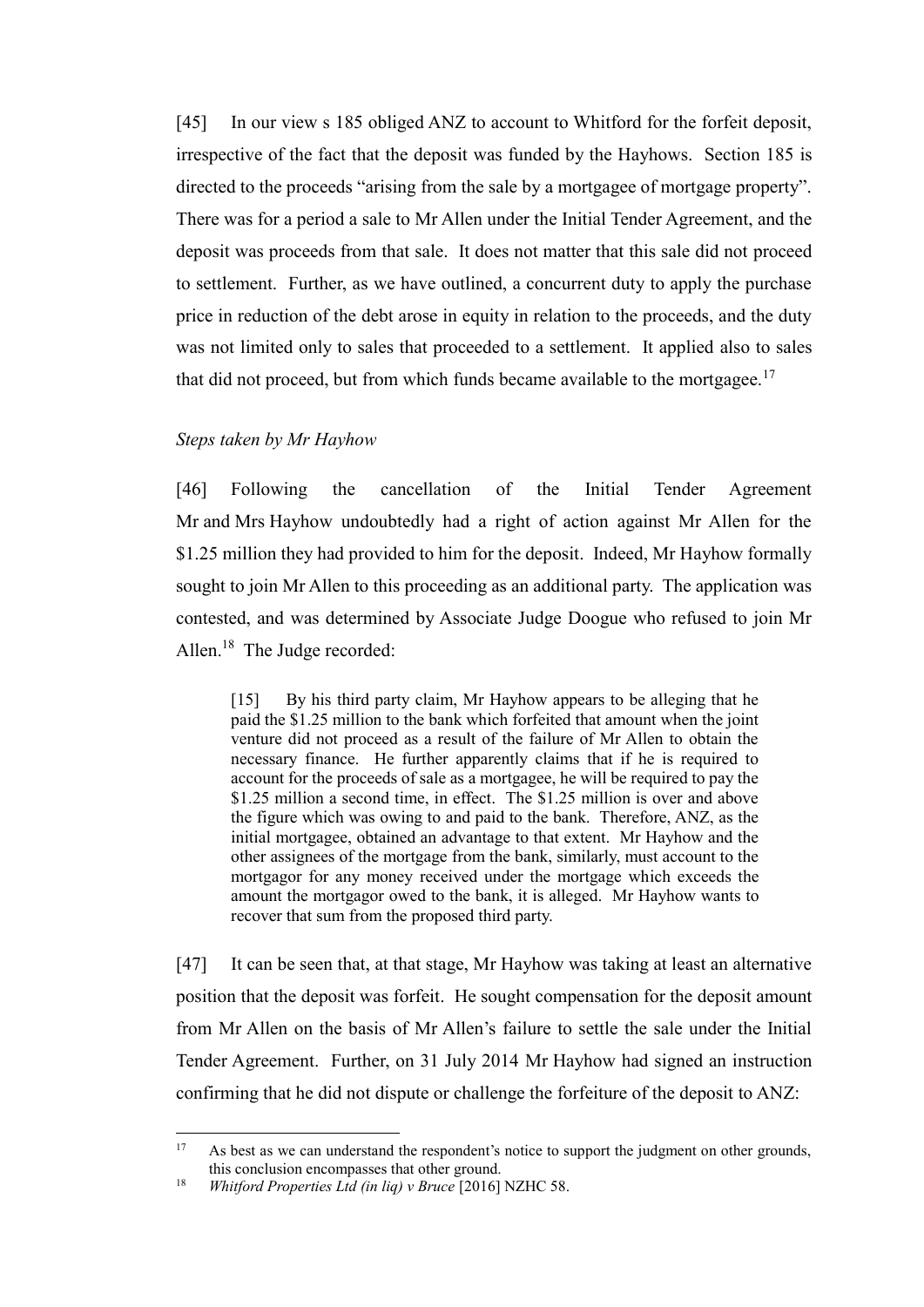… pursuant to the cancellation of the sale and purchase agreement or the application of such funds by ANZ Bank New Zealand Ltd in reduction of the indebtedness of the mortgagor, Whitford Properties Ltd, to ANZ Bank New Zealand Limited.

[48] However, after the collapse of the Initial Tender Agreement Mr Hayhow was plainly of the mistaken view that he should be able to recover the lost deposit not from Mr Allen directly but by treating it as a credit to the fair market price of the Whitford Land. He deposed:

Despite the Substitute Private Treaty Agreement stating that the gross sale price included the 'deposit' of \$2,560,054 comprised of the \$1,310,054 being owed by Mr Bruce to me and the forfeited deposit of \$1,250,000, there was never any intention by Coumat or myself to make cash payment of the Disputed Funds under the agreement to purchase the property. The amendments were a notional record only as Mr Bruce required that the debt be forgiven, and the document was intended to recognise that, the \$1,250,000 having been paid and applied already in reduction of [Whitford's] mortgage debt.

[49] The attitude of Mr Hayhow and Mr Bruce to the arrangement is encapsulated in this statement by Mr Hayhow:

It was never my intention to pay more than the ANZ mortgage debt which was reduced by my \$1,250,000 tender deposit paid to them. The amendments made to our Private Treaty Agreement and reflected in the Substitute Private Treaty Agreement were simply a record of Mr Bruce and my arrangement in respect of the debt he owed me and the Deposit that I had paid. I had no discussion with Mr Bruce as to any expectation that I pay more for the Whitford Property than the ANZ mortgage debt. I would have refused to do so as it is an absolute nonsense for me to pay an additional \$2,560,054 (being his debt of \$1,310,054 and the deposit of  $\overline{\$1,250,000}$  to Mr Bruce to then pay to [Whitford] when they were in fact amounts due to me. Nor do I think for a moment that Mr Bruce has any expectation that a further cash sum would be paid.

[50] These statements show Mr Hayhow's lack of understanding that the deposit had already been lost by Mr Allen, and could only be recovered by action against him. Mr Dalkie argued in response that as matters unfolded there was in fact no sale in respect of the Initial Tender Agreement for which the \$1.25 million was paid. The Agreement was cancelled and ANZ could not retain the money. It had to be returned to Mr Hayhow. He sought to rely on Mr Hayhow's instruction to ANZ on 31 July 2014 stating in respect of the \$1.25 million deposit: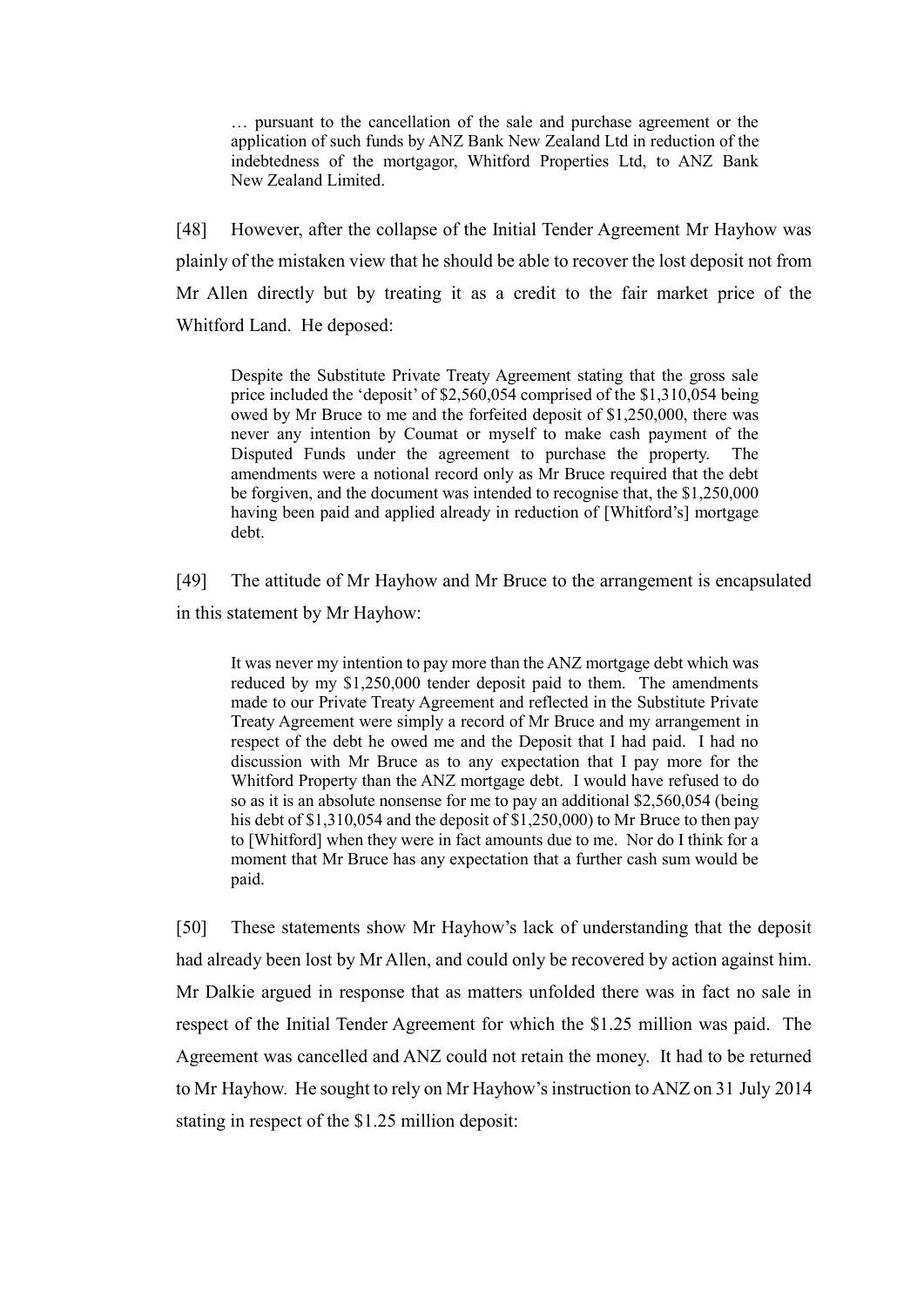- 1. we assert no claim to such funds (or any interest in relation to those funds): and
- 2. we do not dispute and will not challenge the forfeiture of such funds to ANZ Bank New Zealand Limited pursuant to the cancellation of the sale and purchase agreement or the application of such funds by ANZ Bank New Zealand Limited in reduction of the indebtedness of the mortgagor, Whitford Properties Limited, to ANZ Bank New Zealand Limited.

[51] Mr Dalkie submitted that, by seeking Mr Hayhow's permission to apply the forfeit deposit to the mortgage debt, ANZ acknowledged that it was not entitled to do so without that permission. In fact, Mr Hayhow had no basis on which to unwind the forfeiture. It had already happened and lawfully so, in accordance with the unchallenged provisions of the Initial Tender Agreement. The monies had been forfeit from the moment of cancellation on 23 July 2014. Mr Hayhow could not retrospectively instruct ANZ to return the deposit and deprive Whitford of the benefit of the reduction of its indebtedness. As it turned out, the forfeiture was a benefit for Whitford, but one to which it was fully entitled by virtue of the cancellation of the Initial Tender Agreement.

[52] Thus the \$1.25 million could not be treated by Mr Bruce and Mr Hayhow as forming part of the consideration provided in relation to the purchase price for the Whitford Land under the Substitute Private Treaty Agreement. It could not be so treated because it was already a credit against the mortgage, to the benefit of Whitford. As a further point, if the logic of Mr Dalkie's argument was correct, then it was not Coumat that could claim the credit, as it did under the Substitute Private Treaty Agreement. If the deposit was not forfeit, it would have been refundable to the Hayhows who had paid it on behalf of Mr Allen, and not Coumat, which had no involvement whatsoever in the Initial Tender Agreement.

### *The \$1,310,054*

<span id="page-17-0"></span>[53] These principles apply equally to the credit of \$1,310,054 that Coumat received under the Substitute Private Treaty Agreement in exchange for Mr Hayhow forgiving Mr Bruce's unsecured personal debt. Indeed, Coumat did not seek to argue otherwise in respect of that sum. Mr Bruce was essentially obtaining a personal benefit for himself in having the debt of \$1,310,054 repaid, effectively at the cost of Whitford,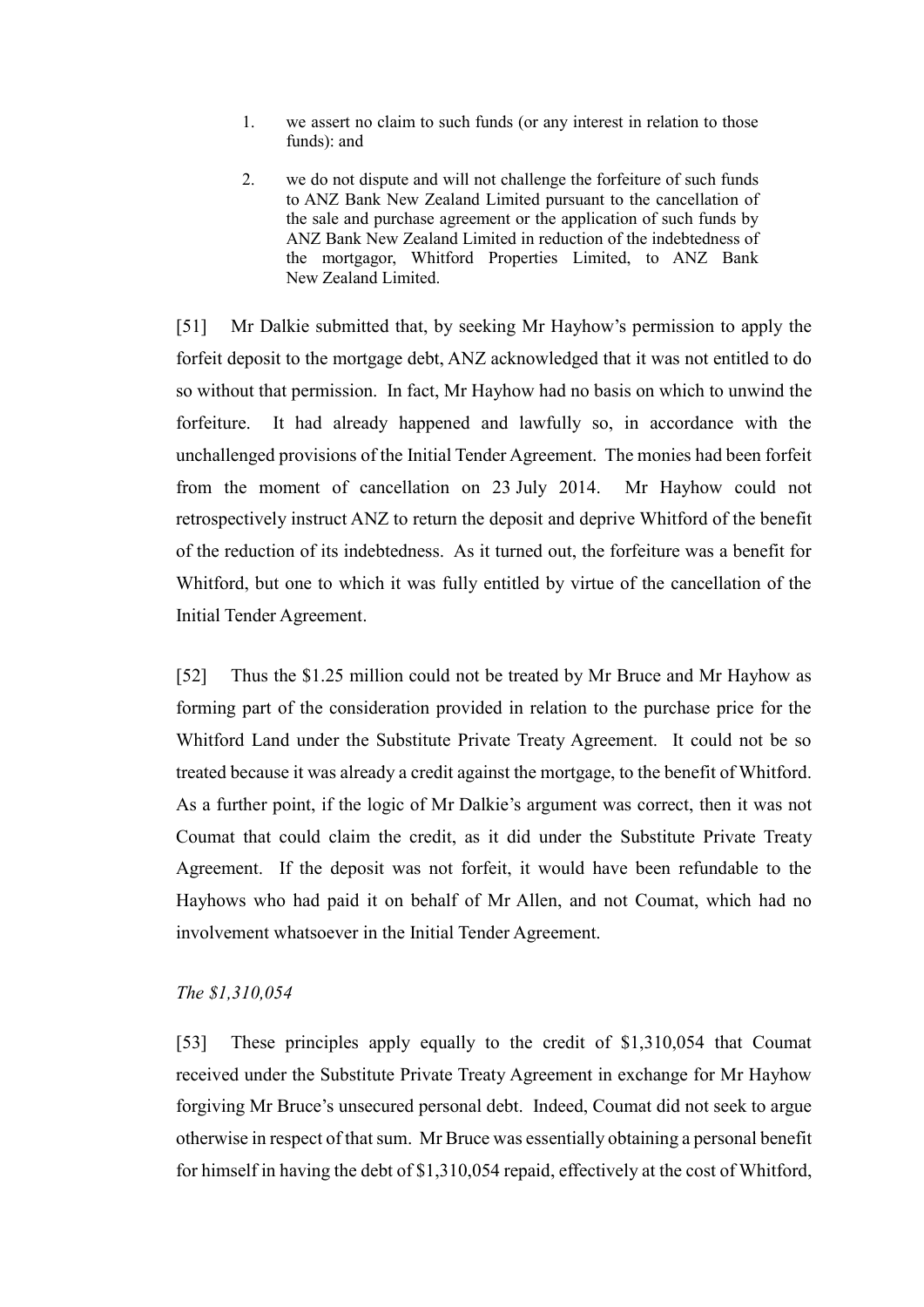which was deprived of that amount. Mr Hayhow was also indirectly getting a benefit, in that his company Coumat was receiving a credit for the unsecured and perhaps otherwise irrecoverable money that he and Mrs Hayhow were owed by Mr Bruce (including a huge interest component).

#### *Unjust enrichment*

<span id="page-18-0"></span>[54] Mr Dalkie argued that there was a claim of unjust enrichment available to the Hayhows. If the \$1.25 million was treated the way it had been treated by Duffy J in her judgment, Whitford had benefited by receiving monies to which it had no claim at the time they were received. He relied on the following statement from *Goff & Jones: The Law of Unjust Enrichment*: 19

Since contractual provisions governing payment for a benefit will implicitly displace a claim for unjust enrichment in respect of that benefit, careful analysis may be needed in order to ascertain whether the benefit in question falls within the contract.

[55] Unjust enrichment was not pleaded as a set-off or counterclaim in the High Court, and Mr Black objected to it being raised on appeal. We deal with it briefly, as there is no merit in this argument. Plainly the time honoured contractual provision enabling the forfeiture of a 10 per cent deposit does not give rise to a claim for unjust enrichment, as the learned authors of *Goff & Jones* recognise in the above quote. The function of deposits was stated by Fry LJ in *Howe v Smith*: 20

<span id="page-18-2"></span>[A deposit is] an earnest to bind the bargain so entered into, and creates by the fear of its forfeiture a motive in the payer to perform the rest of the contract.

<span id="page-18-1"></span>[56] There is nothing unjust in parties agreeing, as part of a commercial contract, to a set sum as the penalty for a failure to settle. The deposit can be seen as a pledge for the performance of the contract.<sup>21</sup> Its primary purpose is to guarantee that the purchase will go ahead.<sup>22</sup> It is also an aspect of the price of the opportunity to obtain the sale.<sup>23</sup>

 $\overline{a}$ 

<sup>19</sup> Charles Mitchell and others (eds) *Goff & Jones*: *The Law of Unjust Enrichment* (9th ed, Sweet and Maxwell, London, 2015) at [3–35].

<sup>&</sup>lt;sup>20</sup> *Howe v Smith* (1881) 27 Ch D 89 at 101.<br><sup>21</sup> *Garratt v Ikoda* [2002] 1 NZI B 577 (CA

<sup>21</sup> *Garratt v Ikeda* [2002] 1 NZLR 577 (CA) at [34].

<sup>&</sup>lt;sup>22</sup> *Soper v Arnold* (1889) 14 App Cas 429 (HL) at 435, quoted in *Garratt v Ikeda*, above [n 21,](#page-18-2) at [35].<br><sup>23</sup> See Peter Watts "Forfeiture of Deposits: Enforcing Agreements" [2002] NZ J, Rev 19 at 24. It is

<sup>23</sup> See Peter Watts "Forfeiture of Deposits: Enforcing Agreements" [2002] NZ L Rev 19 at 24. It is not necessary for us to consider the academic debate on the correctness of *Garratt v Ikeda*: see D W McLauchlan "Forfeiture of Deposits: Punishing the Contract Breaker" [2002] NZ Law Review 1; D W McLauchlan "Forfeiture of Deposits: A Reply" [2002] NZ Law Review 33;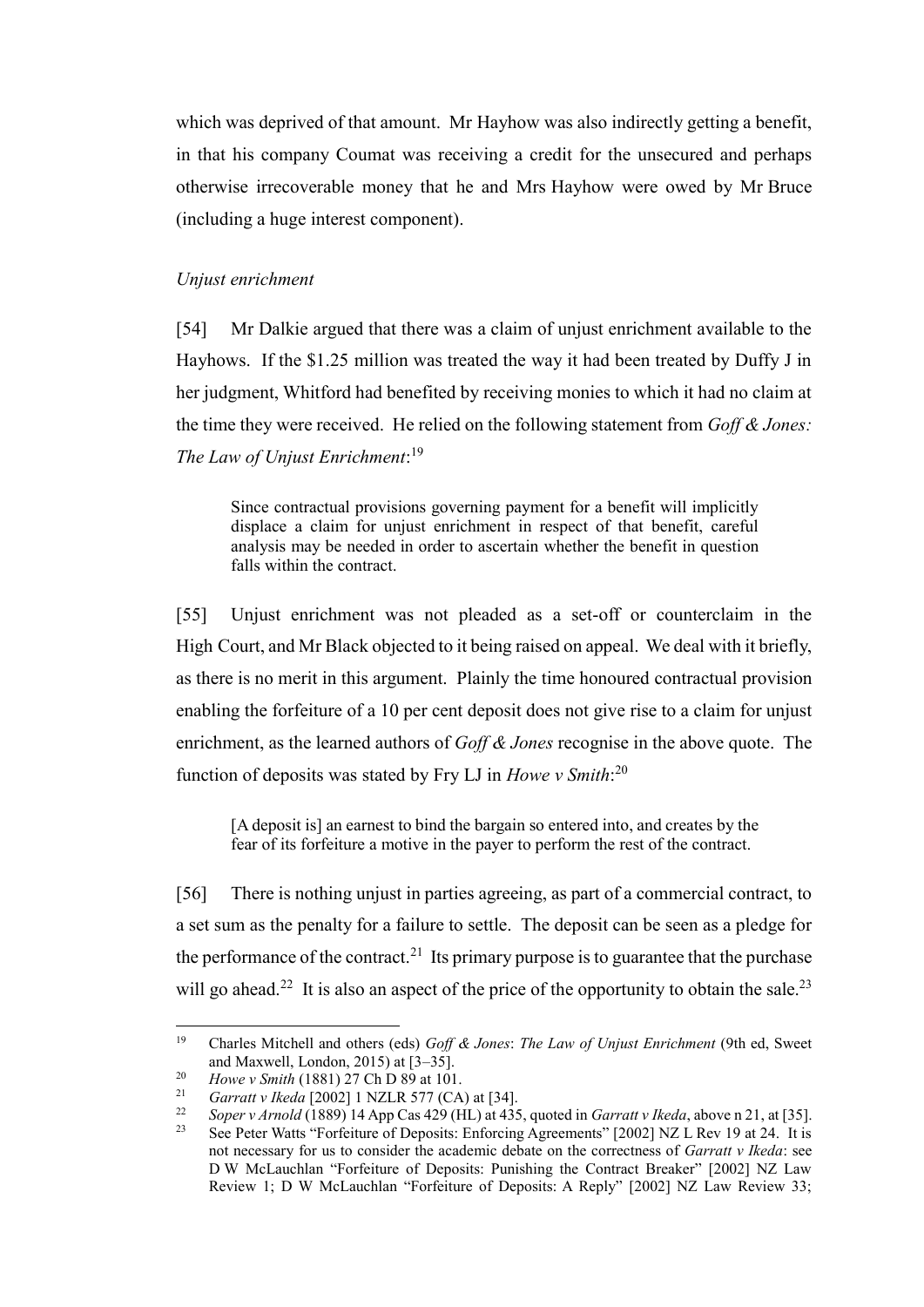When a purchaser defaults there is nothing unjust in it having to meet this contractual pledge, to which it has expressly agreed. Mr Allen must be taken as having known and intended that if he defaulted the deposit would be forfeit. The amount of 10 per cent is the standard for such contracts.<sup>24</sup> Insofar as the vendor, or in this case the mortgagor, obtains a benefit, it is a contractual benefit to which it is directly entitled in the case of the vendor, and indirectly entitled in the case of the mortgagor. There is no injustice.

#### *Conclusion on Mr Bruce's duties*

<span id="page-19-0"></span>[57] It follows that we agree with the decision of Duffy J that Mr Bruce breached the mortgagee's duty to account for the surplus proceeds from the mortgagee sale, so far as he accepted a credit of a total of \$2,560,054 as the deposit under the Substitute Private Treaty Agreement, which he did not make available to Whitford. To the contrary, in respect of the \$1.25 million, Coumat got a \$1.25 million credit it had not earned or paid for. The deposit paid by Mr Allen under the Initial Tender Agreement was contractually forfeit, and it could not be appropriated by Mr Bruce and Coumat in a later sale.

[58] In respect of the \$1,310,054, Mr Bruce and Mr Hayhow received the benefit of the money: Mr Bruce's personal debt was forgiven and Mr Hayhow (through Coumat) obtained repayment of the unsecured and doubtful debt owed by Mr Bruce. Together, the credit for these amounts reduced the price that should have been paid for the Whitford Land. Mr Bruce breached his s 185 and equitable duties in treating the \$2,560,054 as already paid (and therefore a credit available to Coumat), rather than requiring payment of the full sale price.

#### **Liability of Mr Hayhow and Coumat for knowing receipt or dishonest assistance**

<span id="page-19-1"></span>[59] It is not necessary to consider this issue in detail, as Mr Dalkie accepted that, if Mr Bruce was in breach of trust, Mr Hayhow was liable for dishonest assistance.

 $\overline{a}$ 

Brian Coote "Unpaid Deposits and the Contractual Remedies Act 1979" (2002) 8 NZBLQ 142; and Andrew Geddis "Garratt v Ikeda" (2002) 18 JCL 250.

<sup>24</sup> *Garratt v Ikeda*, above [n 21,](#page-18-2) at [40].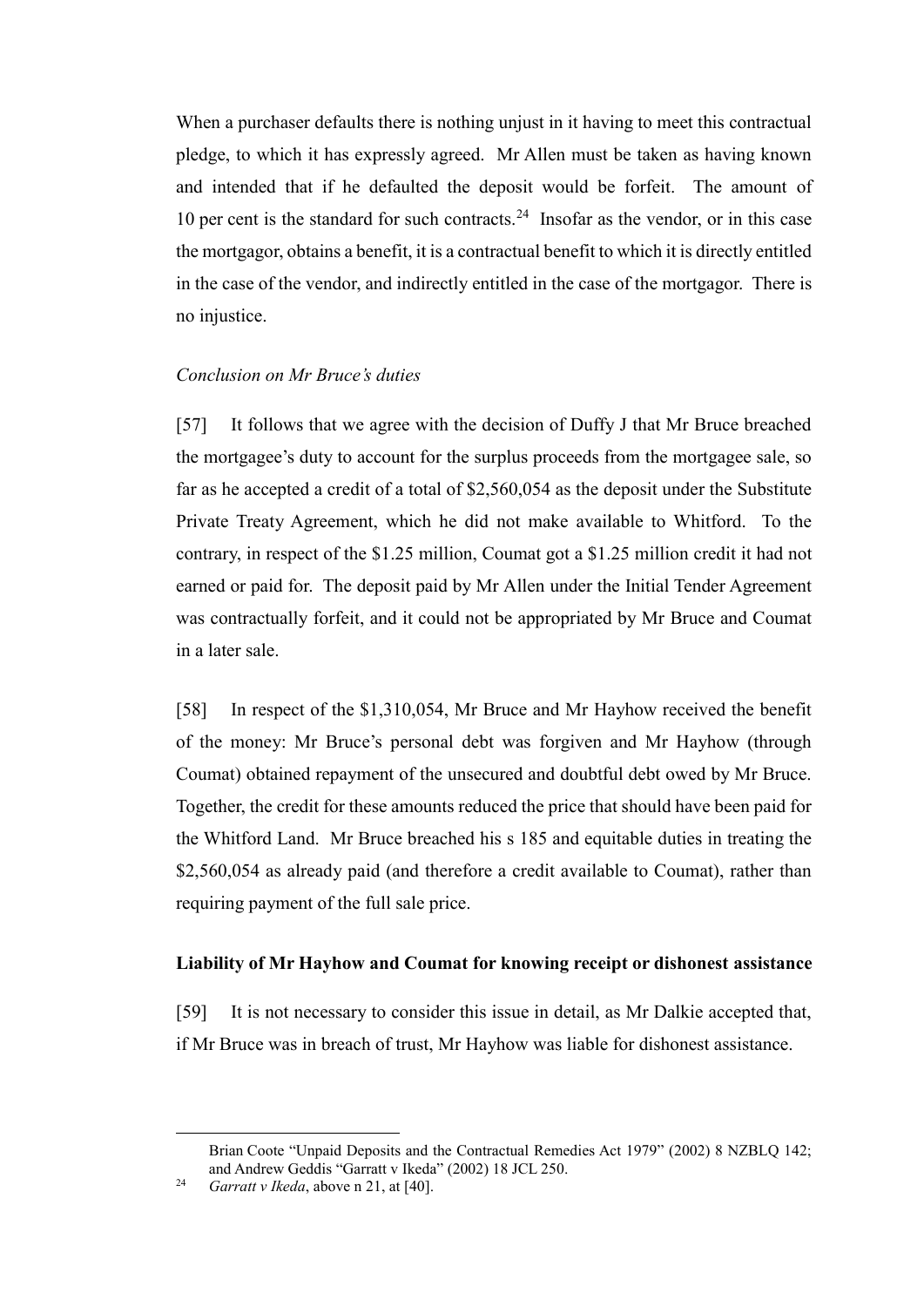<span id="page-20-0"></span>[60] For a stranger to be personally liable under the doctrine of knowing receipt or dishonest assistance there must have been a breach of trust or other fiduciary obligation.<sup>25</sup> As Smellie J outlined in *Equiticorp Industries Group Ltd v The Crown*, there are three necessary elements for a claim of knowing receipt and accessory liability.<sup>26</sup> First, the plaintiffs must show a disposal of funds by a person owing a fiduciary duty to them in breach of that fiduciary duty or on some other unauthorised basis. Second, the defendant must receive the benefit of those funds. Third, there must be knowledge by the defendant that the payment was in breach of the fiduciary duty or other unauthorised act. That knowledge is assessed objectively, and is not dependent on subjective dishonesty.

[61] Plainly all three elements exist here in relation to Coumat. First, Mr Bruce agreed to a payment structure for the Whitford Land whereby the \$2,560,054 deposit was not paid and not available to Whitford, in breach of trust. Second, Coumat received the benefit of that breach of trust in the form of a reduced purchase price for the Whitford Land. While no monies were received by Coumat, Coumat got monies' worth in that it was given a credit on a purchase where the sale price was at market value. Coumat had contrived a situation where it purchased at an under-value at Whitford's expense. Third, Coumat, through its director Mr Hayhow, knew that the credit involved appropriating the deposit for itself, and it was for monies that would otherwise go to paying off the mortgage, with the surplus going to Whitford.

[62] In relation to Mr Hayhow, he did not directly receive the benefit, but he is liable for knowing assistance. As was stated by Lord Nicholls in *Royal Brunei Airlines v Tan*: 27

Stated in the simplest terms, a trust is a relationship which exists when one person holds property on behalf of another. If, for his own purposes, a third party deliberately interferes in that relationship by assisting the trustee in depriving the beneficiary of the property held for him by the trustee, the beneficiary should be able to look for recompense to the third party as well as the trustee.

 $\overline{a}$ <sup>25</sup> *Selangor United Rubber Estates Ltd v Cradock (No 3)* [1968] 1 WLR 1555 (Ch) at 1579; *Westpac Banking Corp v Savin* [1985] 2 NZLR 41 (CA) at 52; and *Equiticorp Industries Group Ltd v The Crown* [1998] 2 NZLR 481 (HC) at 540.

<sup>&</sup>lt;sup>26</sup> *Equiticorp Industries Group Ltd v The Crown*, above [n 25,](#page-20-0) at 540.<br><sup>27</sup> *Poval Pranci Airlines v Tap* [1995] 2 AC 378 (PC) at 386

<sup>27</sup> *Royal Brunei Airlines v Tan* [1995] 2 AC 378 (PC) at 386.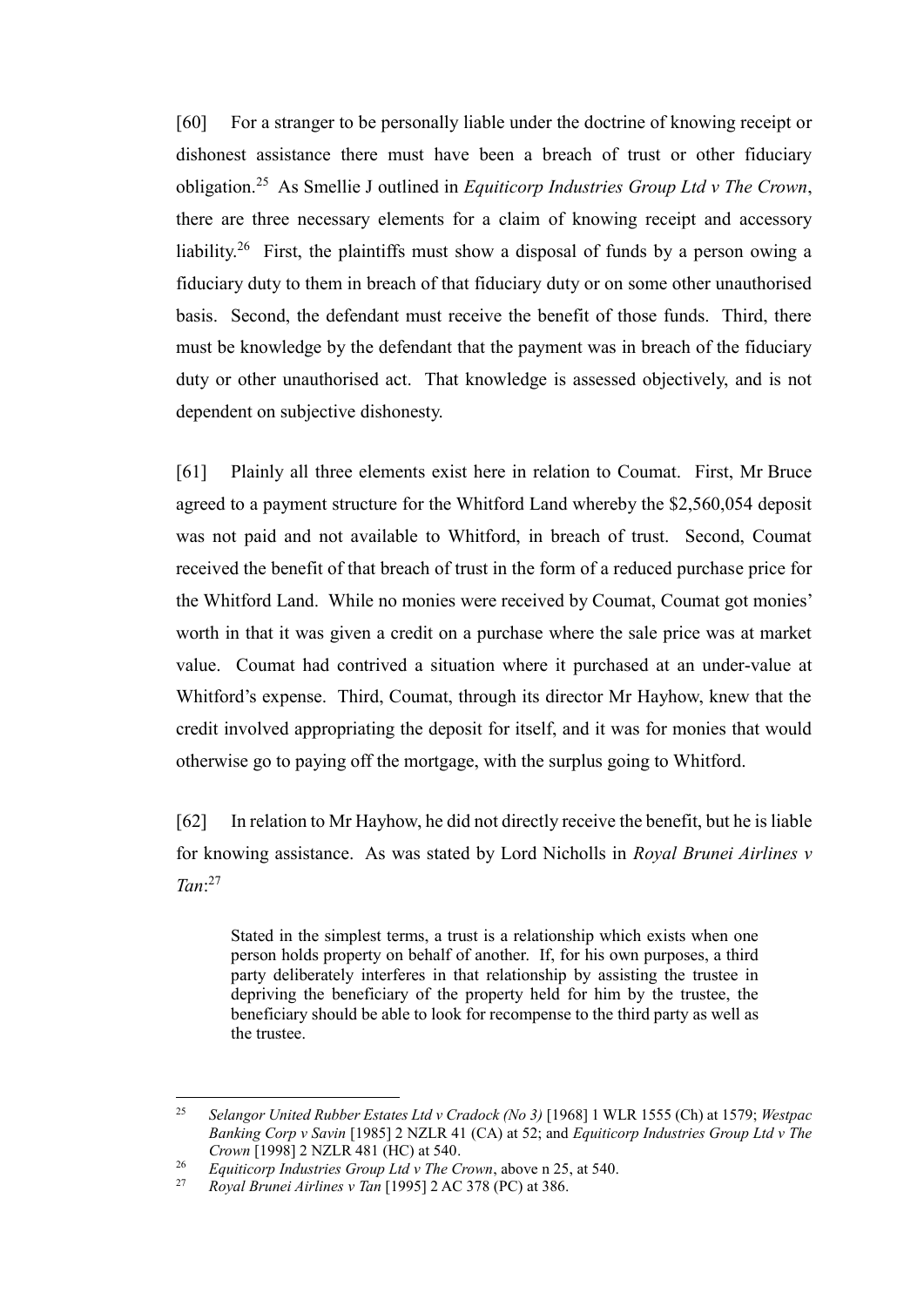[63] As we have set out, Mr Hayhow knew of the facts constituting the breach of fiduciary duty. He knew of the credit to his company, Coumat. He was its director and sole shareholder. In negotiating the arrangement and implementing it for Coumat at the expense of Whitford, he was, objectively assessed, dishonest. It was plain that in obtaining payment of Mr Bruce's debt to him personally (the bulk of which was interest at 400 per cent) he was getting a credit at the expense of Whitford, which it would have otherwise received as funds. While he may not have understood the law relating to deposits, looking at the matter objectively he should have known that Whitford already had the benefit of the forfeit deposit on the Initial Tender and he could not escape his obligation to pay the \$1.25 million by offsetting his loss.

[64] It follows that we agree with Duffy J's conclusions that Mr Bruce had breached trust, that Coumat knowingly received and enjoyed the surplus proceeds of the sale, and that Mr Hayhow dishonestly assisted Mr Bruce in his breach of trust.<sup>28</sup> Whitford has proven this aspect of its claim.<sup>29</sup>

## **Conclusion**

<span id="page-21-0"></span>[65] We uphold the Judge's decision.

[66] We decline the application to adduce new evidence. The proposed new evidence was to the effect that the Whitford Land had been on-sold by Coumat in late 2016 for a price in the vicinity of \$22 million or more, a great profit. However, given that it is agreed that when the Whitford Land was sold the best price reasonably obtainable was the \$10,014,956 sale price, evidence of later sales is irrelevant.

# **Result**

- <span id="page-21-1"></span>[67] The application for leave to adduce further evidence is declined.
- [68] The appeal is dismissed.

<sup>28</sup> <sup>28</sup> *Whitford Properties Ltd (in liq) v Bruce*, above n [2,](#page-6-1) at [112] and [116].<br><sup>29</sup> Given our conclusion there is no need for us to deal specifically with a

Given our conclusion there is no need for us to deal specifically with a notice of the respondent to support the decision appealed from on another ground. As best we can understand the notice, our decision does, in any event, uphold the decision on that new ground. See above n [17.](#page-15-1)